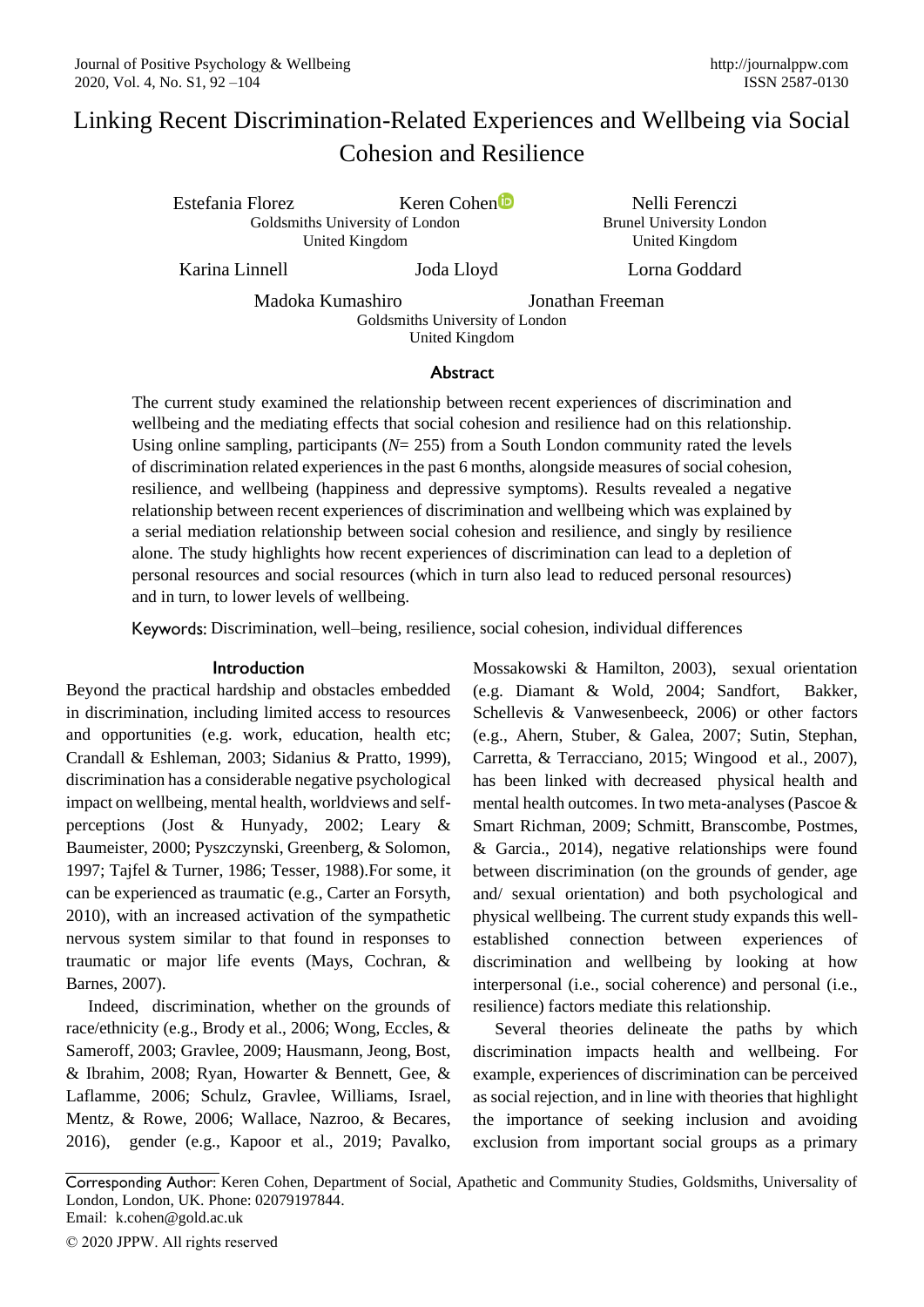motive with a survival value (e.g. Leary, Tambor, Terdal, & Downs, 1995), these experience can lead to decrease in self-esteem which will then lead to reduced wellbeing, increased stress, and poorer health. It should be noted, however, that a meta-analysis on rejection) found that while evidence from non-laboratory studies was consistent with the above self-esteem model, laboratory induced rejection and exclusion manipulations did not produce a significant drop in self-esteem (Blackhart, Nelson, Knowles, & Baumeister 2009). The authors distinguished between a single rejection event and more recurrent and chronic experiences of rejection/exclusion. The internalisation of discrimination was also argued to be a cause for distress and negative psychological impact, or as Allport argues, "so heavy is the prevailing cultural pressure that members of minority groups sometimes look at themselves through the same lens as other groups" (1954/1979, p. 198). Jost and Banaji (1994) showed that less powerful/dominant groups can adopt a genuine, internalized sense of inferiority, akin to false consciousness, unjustly taking responsibility (or self-blame) for being in a state of disadvantage; a process which Jost and Banaji (1994) argued was a result of our basic need to maintain the view of a just social order, also called the system justification theory. The system justification theory (Jost & Banaji, 1994; Jost & Hunyady, 2002) itself suggests that by undermining our basic need to believe that social structures and systems (as well as political or economic ones, etc.) are fair and just, discrimination will cause distress (Jost, Banaji & Nosek, 2004).

In line with these theories, the role of self-esteem as a mediator in the relationship between experiences of discrimination and its negative consequences was supported by various studies (e.g. Davis et al., 2012; Fischer & Shaw, 1999; Feng & Xu, 2015; Glendinning, 1998; Moksnes & Espnes, 2012; Verkuyten & Nekuee, 1999; Twenge & Crocker, 2002). While more limited in terms of scope, some studies have highlighted other related but different mediating factors including; optimism and anxiety among Hispanic Americans (Howarter & Bennett, 2013); access to cultural resources among Latino immigrants (Organista & Ngo, 2019); social support among migrant workers (Liu, Li, & Lin, 2013); and identification with religious and community groups when looking at mental health stigma rather than discrimination (Kearns, Muldoon, Msetfi & Surgenor, 2018). These internal and social factors, together with self-esteem, can be considered as resilience factors, a term more frequently used in studies on adverse/traumatic life experiences.

Resilience points to individuals' ability to minimise negative outcomes when exposed to adversity or risk (Rutter 1990; Garmezy 1993; Lee & Cranford, 2008; Masten 2001) or to recover (or even grow) after significant adverse conditions (Leipold & Greve, 2009). Resilience can be seen as a trait, i.e., a stable personal consolation/personality quality (Block & Block, 1980) which facilitates positive adaptation to adversity (Connor & Davidson, 2003), or as a process that fluctuates and changes over time and circumstances (Luthar et al., 2000), i.e., in certain times in life or contexts one might be able to adapt positively to adversity while in other they might not. The Reserve Capacity Model (Gallo, Bogart, Vranceanu, & Matthews, 2005; Gallo & Matthews, 2003) which was developed as a broad organizing framework for research to examine the role of psychosocial variables in the frequently found relationship between social economic status and health outcomes, posits that socioeconomic contexts and their subsequent experiences can shape and deplete resilient resources, leading to a reduced reserve capacity which will then lead to risk behaviours and poorer health related outcomes (Gallo, de Los Monteros & Shivpuri, 2009). To our knowledge, very little research has focused directly on the relationship between resilience and experiences of discrimination, and the studies that we have found; e.g., Foster and Dion (2003) on hardy women and discrimination and Szymanski and Feltman, (2014) on experiences of sexual objectification among young heterosexual women, looked at resilience as a moderator, buffering the impact of discrimination rather than as a mediator for that negative impact. Furthermore, none of the studies that we have found took into consideration the potential role that social support, and on a more community level of reference - social cohesion, plays in the relationship between experiences of discrimination and resilience.

Alongside the psychological mechanism about the way in which experiences of discrimination can lead to reduced levels of resilience related factors (e.g. self esteem) and wellbeing, social factors were also explored in this context. The most prevalent factor explored is social support and its buffering impact on the negative impact of discrimination is well documented (e.g., Bradshaw, Jay, McNamara, Stevenson, & Muldoon, 2016; Braksmajer, Simmons, Aidala & McMahon, 2018; Fan & Chen, 2012; Park, Wang, Williams and Alegría, 2019; Wright and Wachs, 2019). In contrast, the role of social cohesion is less explored within this area.

Theoretically, social cohesion is composed of social capital and networks within communities (i.e.,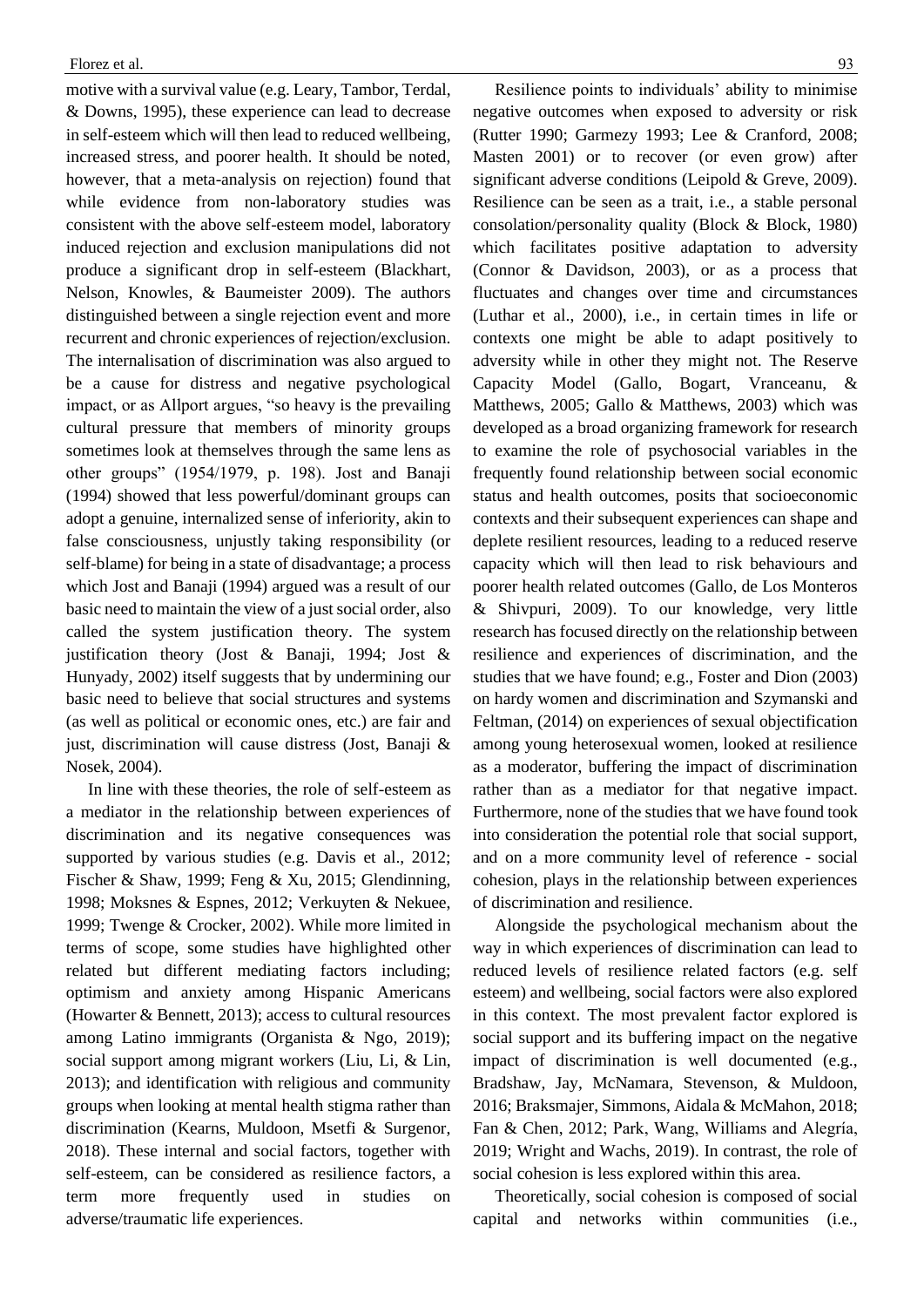wellbeing.

belonging and identity to place; shared values, codes of conduct and goals; social order and control; equal distribution of wealth; and willingness to help others for the maintenance of social solidarity (Forrest & Kearns, 2001). Saleem, Busby and Lambert (2018) noted that supportive and cohesive neighbourhoods can help reduce the negative impact of racial discrimination by providing support (Sampson, 2008), facilitative sharing experiences and coping mechanisms (Stevenson, 1998), or even through direct intervention when witnessing discrimination. Similarly, Brondolo, ver Halen, Pencille, Beatty and Contrada (2009) indicated that a supportive social network promotes a sense of security and connectedness, helping the individual to understand that discrimination is a shared experience. Group members can serve as models, guiding the individual in effective methods for responding to and coping with discrimination.

While the body of research on social cohesion and its moderating impact on the effects of discrimination is fairly limited, a few studies on ethnic/racial discrimination found that neighbourhood cohesiveness (Riina et al., 2013; Saleem et al., 2018), community identity (Bradshaw et al., 2016), and social connectedness in the ethnic community (Wei, Wang, Heppner & Du, 2012) reduced the negative impact of racial discrimination among adolescents (Bradshaw et al., 2016;, Riina et al., 2013; Saleem et al., 2018, Stevenson & Muldoon , 2016) and international students (Wei, Wang, Heppner & Du, 2012). Furthermore, social cohesion was found to moderate the relationship between experiences of discrimination and psychological distress among Vietnamese, Chinese and Filipino American (Syed & Juan, 2012) and among Somali youth in a longitudinal study Cardeli, Sideridis, Lincoln, Abdi, Ellis and Jan (2019). In the same longitudinal study Cardeli et al. (2019) also found that social cohesion and social disconnection fully mediated the relationship between discrimination and outcome variables, which is in line with a few other studies which have found a mediating effect for social cohesiveness on discrimination/related constructs (e.g. stigma) and wellbeing. Kondrat, Sullivan, Wilkins, Barrett, and Beerbower (2018), for example, found that social support partially mediated the relationship between perceived stigma and mental health, so that perceived stigma led to reduced social support which then leads to lower mental health. Interestingly, they did not find any moderating effect which was expected in line with the risk/buffering effects theory. Similarly, Heim, Hunter,

In relation to resilience, generally speaking, higher levels of social cohesion are associated with greater physical and psychological wellbeing (Bures, 2003; Delhey & Dragolov, 2016; Hutchinson et al., 2009; Robinette, Charles, Mogle & Almeida, 2013) and in a review of resilient outcomes for survivors of childhood sexual abuse (CSA) (Marriott, Hamilton‐Giachritsis & Harrop, 2014) it was found that personal resources (e.g. coping skills, interpretation of experiences and self‐ esteem) and social (e.g., family, friends) and community resources (e.g. church or school) as closely linked with resilience. A positive correlation between social cohesion and resilience was found also in various contexts including among survivors of natural disasters (e.g., Greene, Paranjothy, & Palmer, 2015; Jaffee, Caspi, Moffitt, Polo-Tomás, & Taylor, 2007; Welton-Mitchell et al., 2018), school children (Chai, Li, Ye, Li, & Lin, 2019), people with HIV (Dageid, & Grønlie, 2015), and religious communities (Kaplan, 2005). Welton-Mitchell et al. (2018) note that social cohesion strengthens social bonds among individuals, increases peer-based activities (such as help-seeking and help-giving) and through that increases opportunities to establish networks and receive social support, which in turn promote resilience. Similarly, Greene et al. (2015) argue that through providing meaningful contact with other and increasing the sense of purpose, social cohesion facilitates interaction and communication, which then reduces individual's self-reliance and perceived inequity; all of which contribute to increased resilience at an individual and community levels.

In line with the above theories and evidence on the roles that resilience and social cohesion play in the relationship between discrimination and wellbeing, and by also recognising that social cohesion in itself is positively correlated with resilience (e.g. Zhang, Yu, Zhang & Zhou, 2017), we hypothesise that: perceived recent experiences of discrimination would be significantly negatively associated with wellbeing (Hypothesis 1) and that the relationship between perceived experiences of discrimination and wellbeing will be mediated serially by social cohesion and resilience so that discrimination will lead to lower social cohesion which will then lead to lower levels of resilience which then will lead to lower levels of wellbeing and mental health (Hypothesis 2).

This study focused on participants residing within the London borough of Lewisham, as part of a larger project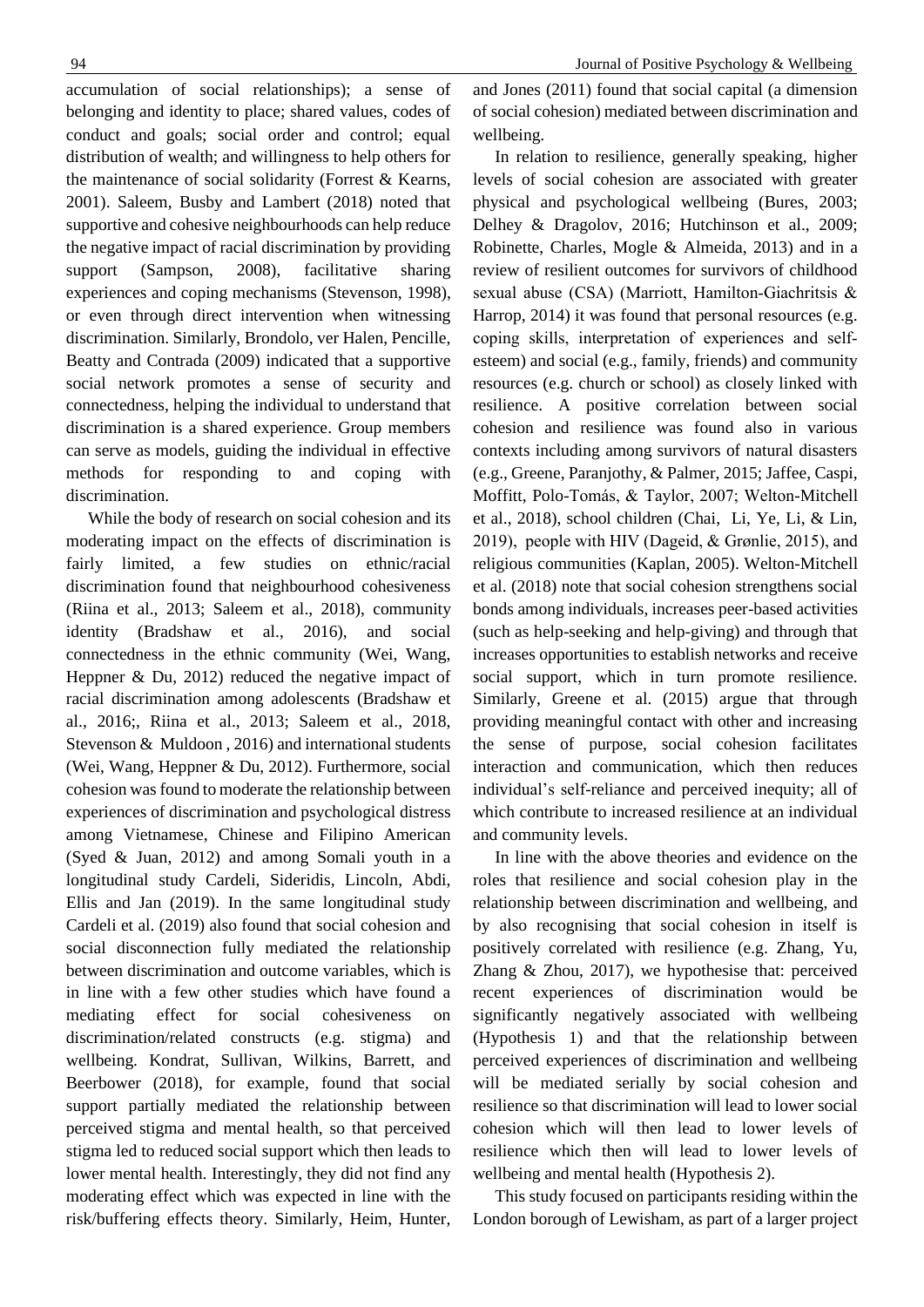which investigated wellbeing. Lewisham has an ethnically diverse population, with 46% of adults and 76% school-children reporting a minority ethnic heritage identity (ONS, 2014). The Index of Multiple Deprivation places Lewisham within 20% of the most deprived local authorities in England (48/326; Indices of Multiple Deprivation, 2015). Relatedly, Lewisham has been identified as one of the lowest scoring local authorities in the UK for wellbeing (ONS, 2017). Thus, one of the main aims of the current study were to situate the processes of discrimination and wellbeing within a community which has experienced barriers to wellbeing.

## Method

## Participants

Overall, there were 255 participants, age of 18 to 65 (*M*  $= 38.23$ , *Sd* = 13.43) with 49.8% women (*n* = 127) and 50.2% men  $(n = 128)$  participants. Out of the sample, 56.9% (*n* = 145) had an academic degree and 79.6% (*n* = 203) were in full time or part time employment. Furthermore, 24.9% ( $n = 63$ ) self-identified as being part of Black and Minority Ethnic groups; 10.2% (*n* =26) noted their sexual orientation as homosexual/bisexual; and  $7.1\%$  ( $n = 18$ ) noted that they have a physical, mental and/or other disability. Table 1 depicts participants' demographic details.

#### Procedure

Participants were recruited from one South London Borough, Lewisham, as part of a larger study looking more closely at wellbeing predictors in this borough. Participants were recruited through an online survey via Qualtrics Panels, which targeted a representative sample of participants residing within the London borough of Lewisham using their panel database and local partners. As part of the selection criteria, participants were recruited based on reporting their resident borough as Lewisham and the following postcodes: SE4, SE5, SE6, SE8, SE13, SE14, and SE15). To take part, participants had to be 18 or over.

## **Measures**

Demographic Questionnaire. Participants were asked several demographic questions including age, gender, ethnicity, marital status, annual income, sexual orientation and disability.

Individual Experience of Discrimination (Binder et al., 2009). The scale measures recent (last 6 months) discrimination experienced by the individual and their perceived threat due to their identity, on a scale of 1(not at all) to 5(very much). The overall score in this study was calculated by the sum of ratings across the items. Higher scores on this measure indicate more experiences of discrimination. The scale was adapted to measure

general discrimination based on the participants' 'identity', where ethnicity, religion, sexual orientation and gender were suggested as identities participants could refer to. The scale consisted of 4 items, e.g., "In the past 6 months have you experienced name calling or other abuse because you were a member of your identity group?" and "Have you ever felt threatened in the street because you are a member of your identity group?" In previous studies (e.g., Binder et al., 2009) Cronbach's α was reported to be between 0.80 and 0.82 and in the current sample Cronbach's  $\alpha$  = 0.86.

The Social Cohesion Scale (ISC) (Collins et al., 2017). The scale measures neighbourhood social cohesion with 5 items (e.g. "People in my neighbourhood are willing to help their neighbours", "People in my neighbourhood can be trusted") on a scale from 1(very unlikely) to 5 (very likely). The overall score in this study was calculated by the sum of ratings across the items. Higher scores on this measure indicate more social cohesion. In the original study (*Collins et al., 2017)* Cronbach's α was 0.68 and in the current study Cronbach's  $\alpha$  = 0.64.

Brief Resilience Scale (BRS; Smith et al., 2008). The scale measures participants' the ability to bounce back or recover from stress. It includes 6 items (3 of which are reverse-scored items), such as "I usually come through difficult times with little trouble", "I have a hard time making it through stressful events {Negative item} ". Items are rated on a scale from 1 (strongly disagree) to 5 (strongly agree) and the overall score in the study was the sum of all ratings. Higher scores on this measure indicate higher levels of resilience. In previous studies Cronbach's ranged between 0.80–0.91 (Smith et al., 2008) and in the current study Cronbach's  $\alpha = 0.77$ .

The Patient Health Questionnaire (PHQ; Kroenke et al., 2001). Measures symptoms of depression and includes nine items pertaining to the DSM-IV criteria for Major Depression Disorder [\[9\]](https://thejournalofheadacheandpain.biomedcentral.com/articles/10.1186/s10194-015-0552-2#ref-CR9): (1) anhedonia; (2) depressed mood; (3) trouble sleeping; (4) feeling tired; (5) change in appetite; (6) guilt, self-blame, or worthlessness; (7) trouble concentrating; (8) feeling slowed down or restless; and (9) thoughts of being better off dead or hurting oneself. Each item is rated on a 4 point scale from  $0$  ( $0$  – never) to 3 (nearly every day) during the two weeks prior to and including the day of survey completion. In our study the overall score was the sum of all ratings across the different items. Higher scores on this measure indicate higher levels of depression. In previous studies (e.g., Kroenke, 2001), Cronbach's α was 0.89 and in the current study Cronbach's  $\alpha$  = 0.93.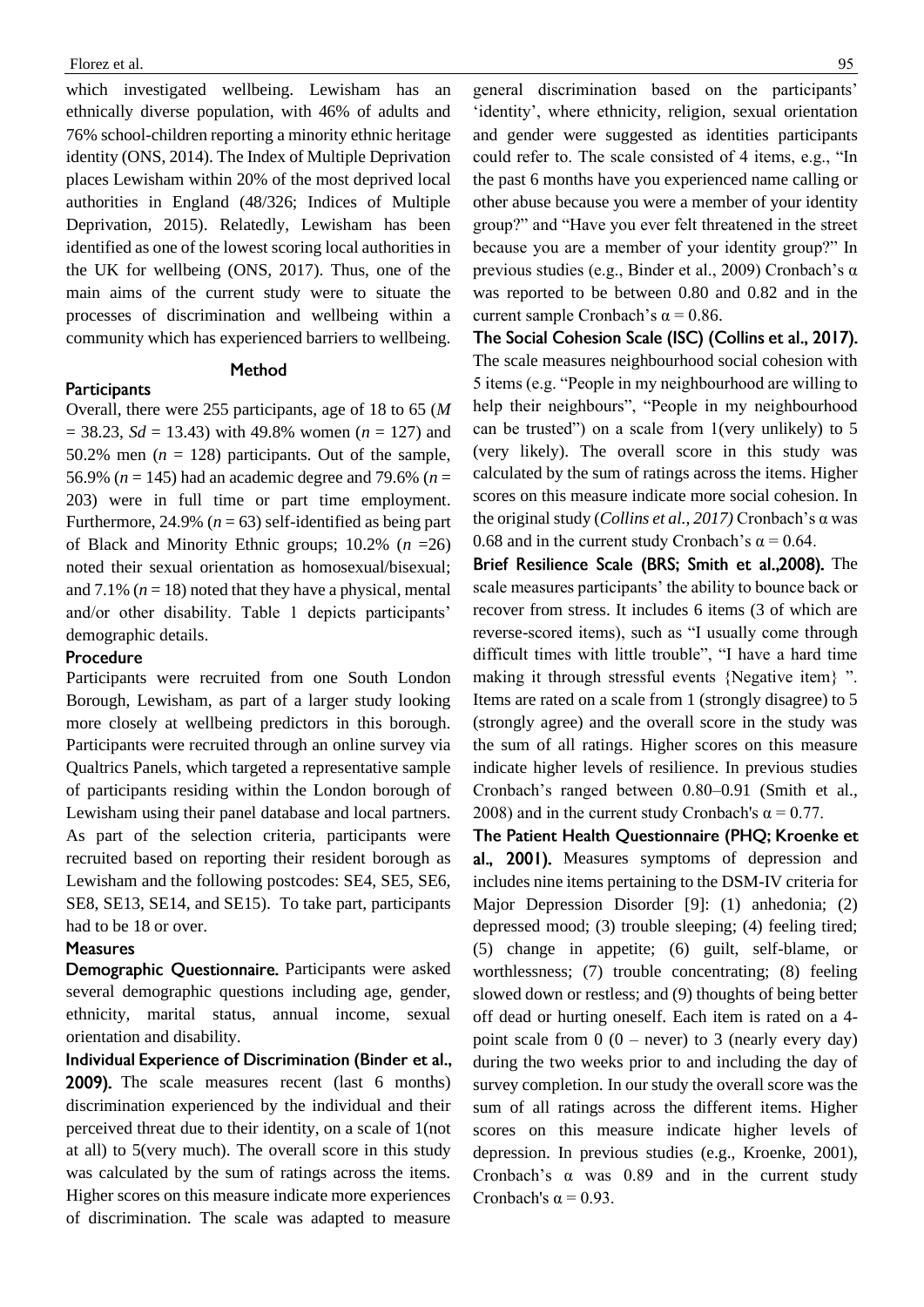| Table 1. Demographic details $(N = 255)$ |                                         |                   |  |  |  |  |
|------------------------------------------|-----------------------------------------|-------------------|--|--|--|--|
| Employment                               | Full time employment                    | 58.4% $(n = 149)$ |  |  |  |  |
|                                          | Part time employment                    | 12.2% $(n = 31)$  |  |  |  |  |
|                                          | Self employed                           | 9% $(n = 23)$     |  |  |  |  |
|                                          | Unemployed                              | 4.7% $(n = 12)$   |  |  |  |  |
|                                          | Retired / Unable to work                | 8.2% $(n=21)$     |  |  |  |  |
|                                          | Student/Other                           | 7.5% $(n = 19)$   |  |  |  |  |
| Annual Income<br>0-£9,999                |                                         | 7.1% $(n = 18)$   |  |  |  |  |
|                                          | £10,000-£19,999                         | 20% $(n = 51)$    |  |  |  |  |
|                                          | £20,000-£19,999                         | 14.1% $(n = 36)$  |  |  |  |  |
|                                          | £30,000-£19,999                         | 14.9% $(n = 38)$  |  |  |  |  |
|                                          | £40,000-£19,999                         | 10.2% $(n = 26)$  |  |  |  |  |
|                                          | £50,000-£19,999                         | 16.5% $(n = 42)$  |  |  |  |  |
|                                          | £75,000-£19,999                         | 10.2% $(n = 10)$  |  |  |  |  |
|                                          | £100,000+                               | 7.1% $(n = 18)$   |  |  |  |  |
| Ethnicity                                | White/ White British                    | 47.8% $(n = 122)$ |  |  |  |  |
|                                          | <b>Black /Black British</b>             | 13.5% $(n = 34)$  |  |  |  |  |
| Asian                                    |                                         | 4.3% $(n = 11)$   |  |  |  |  |
| Mixed                                    |                                         | 7.1% $(n = 18)$   |  |  |  |  |
|                                          | Prefers not to say                      | 15.3% $(n = 39)$  |  |  |  |  |
| Other $1$                                |                                         | 12.2% $(n = 31)$  |  |  |  |  |
| <b>Marital Status</b>                    | Married/Civil partnership/ Cohabitating | 45.3% $(n = 115)$ |  |  |  |  |
|                                          | In a relationship                       | 11% $(n = 28)$    |  |  |  |  |
| Single                                   |                                         | 38.4% $(n = 98)$  |  |  |  |  |
|                                          | Divorced/Widowed                        | 5.1% $(n = 13)$   |  |  |  |  |
|                                          | Unspecified                             | 0.4% $(n=1)$      |  |  |  |  |
| Education                                | No formal education                     | 0.4% $(n = 1)$    |  |  |  |  |
|                                          | GCSE/Lower High School/Equivalent       | 17.3% $(n = 44)$  |  |  |  |  |
|                                          | A-Levels/Upper High School/Equivalent   | 12.2% $(n = 31)$  |  |  |  |  |
|                                          | Professional Diploma/NVQ/Equivalent     | 13.3% $(n = 34)$  |  |  |  |  |
|                                          | <b>Bachelor Degree/Equivalent</b>       | 31.8% $(n = 81)$  |  |  |  |  |
|                                          | Postgraduate Degree/Equivalent          | 25.1% $(n = 64)$  |  |  |  |  |
| <b>Sexual Orientation</b>                | Heterosexual                            | 75.5% $(n = 185)$ |  |  |  |  |
|                                          | Homosexual/Bisexual                     | 10.2% $(n = 26)$  |  |  |  |  |
|                                          | Prefer not to say                       | 14.1% $(n = 36)$  |  |  |  |  |
| Disability                               | No disability                           | 81.2% $(n = 207)$ |  |  |  |  |
|                                          | Physical/mental/other disability        | 7.1% $(n = 18)$   |  |  |  |  |
|                                          | Prefer not to say                       | 11.8% $(n = 30)$  |  |  |  |  |
| Christian<br>Religion                    |                                         | 32.9% $(n = 86)$  |  |  |  |  |
| Muslim                                   |                                         | 3.5% $(n=9)$      |  |  |  |  |
|                                          | Hindu/Buddhist                          | 3.6% $(n=9)$      |  |  |  |  |
|                                          | Agnostic/other                          | 6.3% $(n = 16)$   |  |  |  |  |
|                                          | Prefer not to say                       | 15.7% $(n = 40)$  |  |  |  |  |

<sup>1</sup> "Other" category included: British ( $n = 18$ ), European/Eastern European ( $n = 6$ ), Hispanic ( $n = 3$ ), Greek (*n* = 2), Turkish (*n* = 2)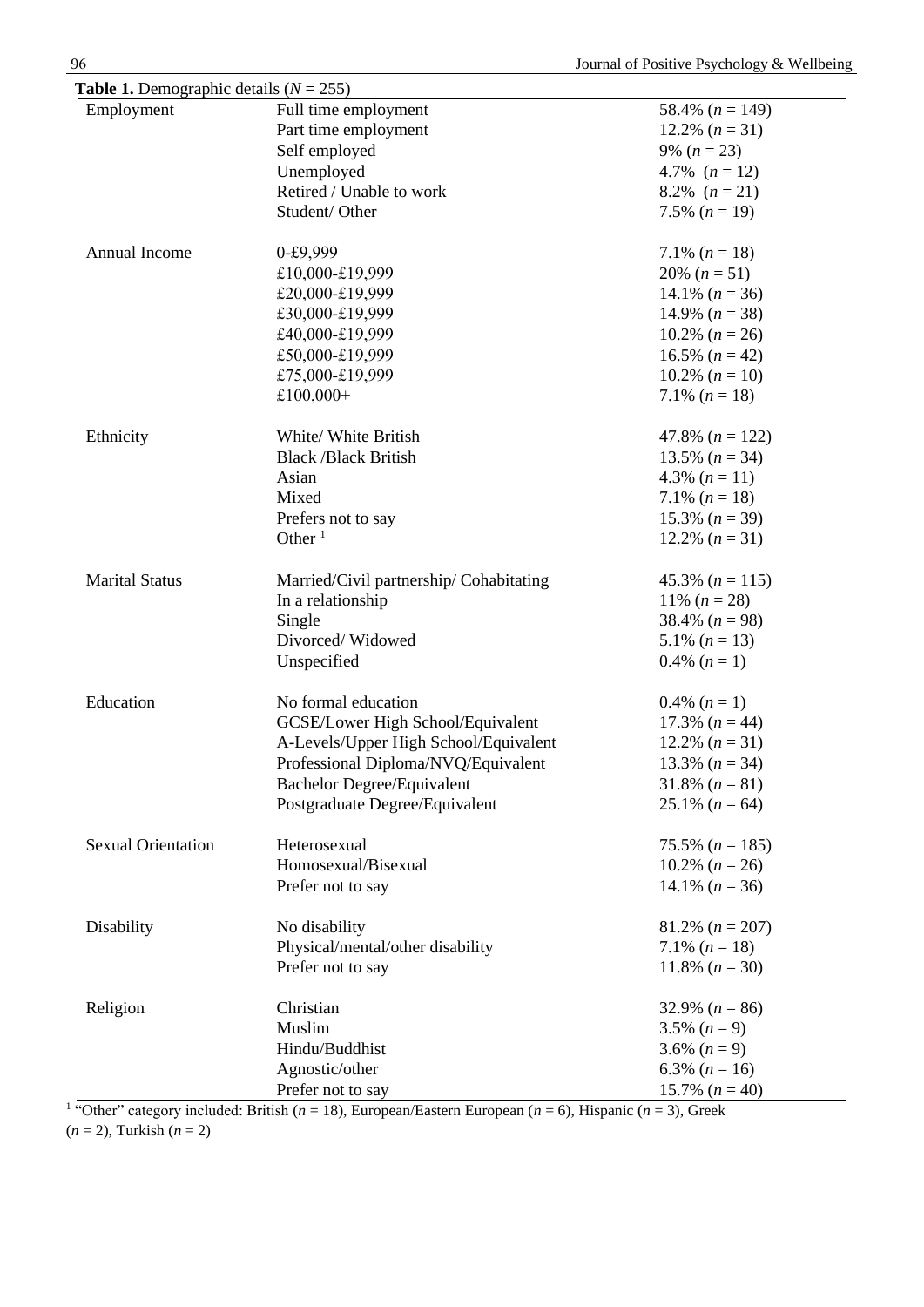**Table 2.** Pearson correlations among the study's variable

|                        | ັ         |           |          |          |       |
|------------------------|-----------|-----------|----------|----------|-------|
| Variables              |           | 2         | 3        |          |       |
| 1. Discrimination      |           |           |          |          |       |
| 2. Resilience          | $-.269**$ |           |          |          |       |
| 3. Social cohesion     | $-.23**$  | $.27**$   |          |          |       |
| 4. Happiness           | $-.187**$ | $.216**$  | $.22**$  |          |       |
| 5. Depressive symptoms | $.626**$  | $-.217**$ | $-.21**$ | $-.158*$ |       |
| $\overline{M}$         |           | 3.15      | 13.26    | 18.08    | 17.44 |
| <i>SD</i>              |           | 0.69      | 2.84     | 4.74     | 6.99  |
|                        |           |           |          |          |       |

*Note. \* p*<.05; \*\**p*<.01.

The Subjective Happiness Scale (Lyubomirsky & Lepper, 1999). The scale measures general happiness on a scale of 1(not very happy/less happy/not at all) to 7(a very happy person/more happy/a great deal). It consisted of 4 items, e.g., "In general, I consider myself:" and "Some people are generally not very happy. Although they are not depressed, they never seem happy as they might be. To what extent does this characterization describe you?" The overall score was the sum of all items. Higher scores on this measure indicate higher levels of happiness. In previous studies (e.g., *Lyubomirsky & Lepper, 1999)* Cronbach's α was reported between 0.7 and 0.94 and in the current sample Cronbach's  $\alpha$  = 0.78.

#### **Results**

When looking at participants' recent experience of discrimination, 36.1% on the sample  $(n = 92)$  directly experienced, and  $40.8\%$  ( $n = 104$ ) knew someone from their identity group who experienced, some level of name calling/abuse because of their identity (e.g. ethnicity, religion, sexual orientation, gender, etc.) in the last 6 months. Furthermore,  $45.9\%$  ( $n = 117$ ) have at some time in their lives felt threatened in the street because they were a member of their identity group; and 49% (*n* = 125) said that there were certain neighbourhoods to which they did not go because they felt threatened as a member of their identity group. In terms of demographic variable and experiences of experiences of discrimination, being part of a Black and Ethnic Minority group (BME) was linked to higher levels of reported discriminatory experiences (*t* = -4.08,  $p < 0.001$ <sup>i</sup> while age was negatively correlated with experiences of discrimination ( $r = -0.31$ ,  $p < 0.001$ ). Neither gender nor education were significantly correlated with experiences of discrimination (*r* = 0.11,  $p = 0.09$  and  $r = 0.1$ ,  $p = 0.1$ , respectively).

In order to test Hypothesis 1 a correlational matrix was calculated. Results, and mean and standard deviations for variables are reported in Table 2.

As can be seen from Table 2 Hypothesis 1 was partially supported as perceived experiences of discrimination was negatively linked to levels of happiness  $(r = -0.187; p = 0.03)$  and positively significantly related to depressive symptoms  $(r = 0.626)$ ;  $p < 0.0001$ ).

In order to test Hypothesis 2, we examined the potential mediation effect of social cohesion and resilience on wellbeing. Two mediation models were performed by using Hayes's Process application on SPSS and applying Model 6 (i.e., a serial mediation model with 2 mediators); one for the relationship between experiences of discrimination and happiness and one for the relationship between experiences of discrimination and depression. Throughout the analyses, participants' age was used as a covariate. The results of the analyses can be seen in Figure 1.

As can be seen from Figure 1 and as hypothesised, while using participants' age as a covariate, experiences of discrimination negatively predicted social cohesion  $(R^2 = 0.06; p = 0.001)$  and both experiences of discrimination and social cohesion significantly predicted participants' resilience ( $R^2 = 0.13$ ;  $p < 0.001$ ). In terms of wellbeing, participants' levels of depression were significantly predicted by experiences of discrimination (direct effect was 0.74; LLCI =0.06 and  $ULCI = 0.88$ ) but also indirectly through resilience (indirect effect was  $0.09$ ; LLCI =  $0.03$  and ULCI =  $0.16$ ) and through social cohesion and resilience (indirect effect was  $0.02$ ; LLCI = 0.004 and ULCI = 0.05) reflecting a partial mediation. Overall, the model predicted 53.72% of the depressive symptoms' variance ( $R^2 = 0.54$ ;  $p <$ 0.001).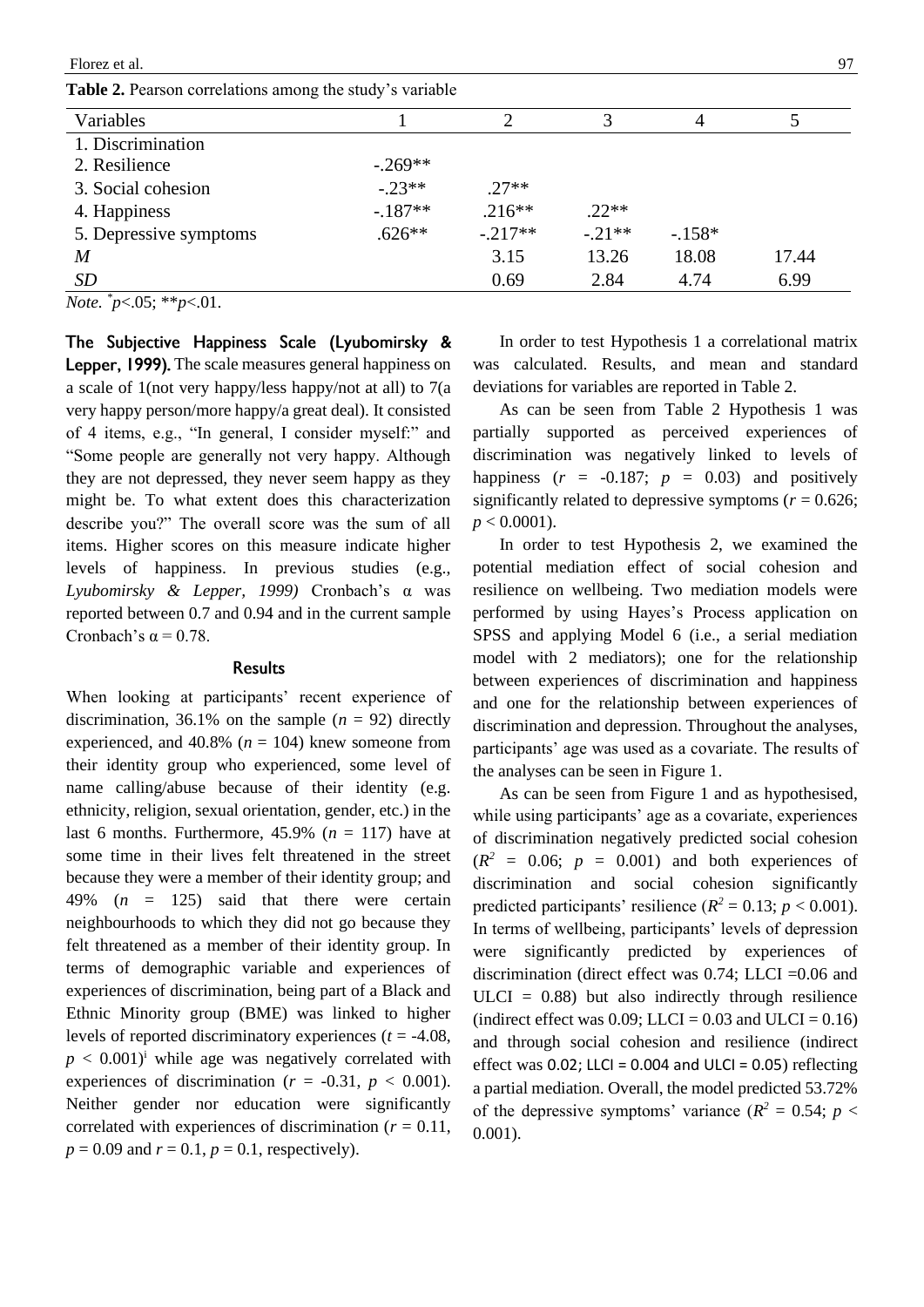

Note: \* p <.05; \*\* p <.01.  $\frac{3}{5}$  Overall indirect effects were 0.14 (LLCI = 0.05 and ULCI = 0.2) with -0.002 (LLCI = -0.04 and ULCI = 0.03) for Discrimination and Depression via Social Cohesion; 0.09 (LLCI = 0.03 and ULCI = 0.16) for Discrimination and Depression via Resilience; and 0.02 (LLCI = 0.004 and ULCI = 0.05) for Discrimination and Depression via Social Cohesion and Resilience.



*Note:* \*  $p < 0.05$ ; \*\*  $p < 0.1$ . <sup>a</sup> Overall indirect effects were -0.13 (LLCI = -0.21 and ULCI = -0.06) with -0.01 (LLCI = - 0.05 and ULCI = 0.01) for Discrimination and Depression via Social Cohesion; -0.09 (LLCI = - 0.17 and ULCI  $=$  - 0.03) for Discrimination and Depression via Resilience; and  $[0.02$  (LLCI = - 0.05 and ULCI = - 0.01) for Discrimination and Depression via Social Cohesion and Resilience.

**Figure 1.** Mediation analysis for social cohesion and resilience as mediating the relationship between experiences of discrimination and well being

As for levels of happiness, happiness was not significantly directly predicted by experiences of discrimination (direct effect was -0.03 LLCI = - 0.15 and ULCI = 0.09) but rather was only indirectly predicted by experiences of discrimination through resilience (indirect effect was -0.09; LLCI =  $-0.17$  and ULCI =  $-0.03$ ) and through social cohesion and resilience (indirect effect was -0.02; LLCI =  $-$  0.05 and ULCI =  $-$  0.01) reflecting a full mediation. Overall, the model predicted 30.69% of the variance  $(R^2 = 0.31; p < 0.001)$ . The pathway of prediction of depression or happiness by experience of discrimination and social cohesion on its own, was not significant. Overall, the results suggest discrimination was associated with decreased social cohesion and resilience; in turn, social cohesion and resilience were linked with increased happiness and fewer depressive symptoms. Thus, both social cohesion and resilience play a buffering role on the detrimental

impact of discrimination on wellbeing, thus supporting Hypothesis  $2<sup>ii</sup>$ .

#### **Discussion**

The aim of this paper was to examine the ways in which social cohesion and resilience play a role in the impact that recent experiences of discrimination have on wellbeing. Our results revealed that a considerable percentage of our sample have experienced recent discrimination related experiences directly and indirectly and that the levels of these experiences were significantly and negatively correlated with wellbeing, resilience and levels of social cohesion. We also found that resilience and the combination of social cohesion and resilience partially mediated the relationship between recent experiences of discrimination and depression and fully mediated the relationship between these experiences and happiness.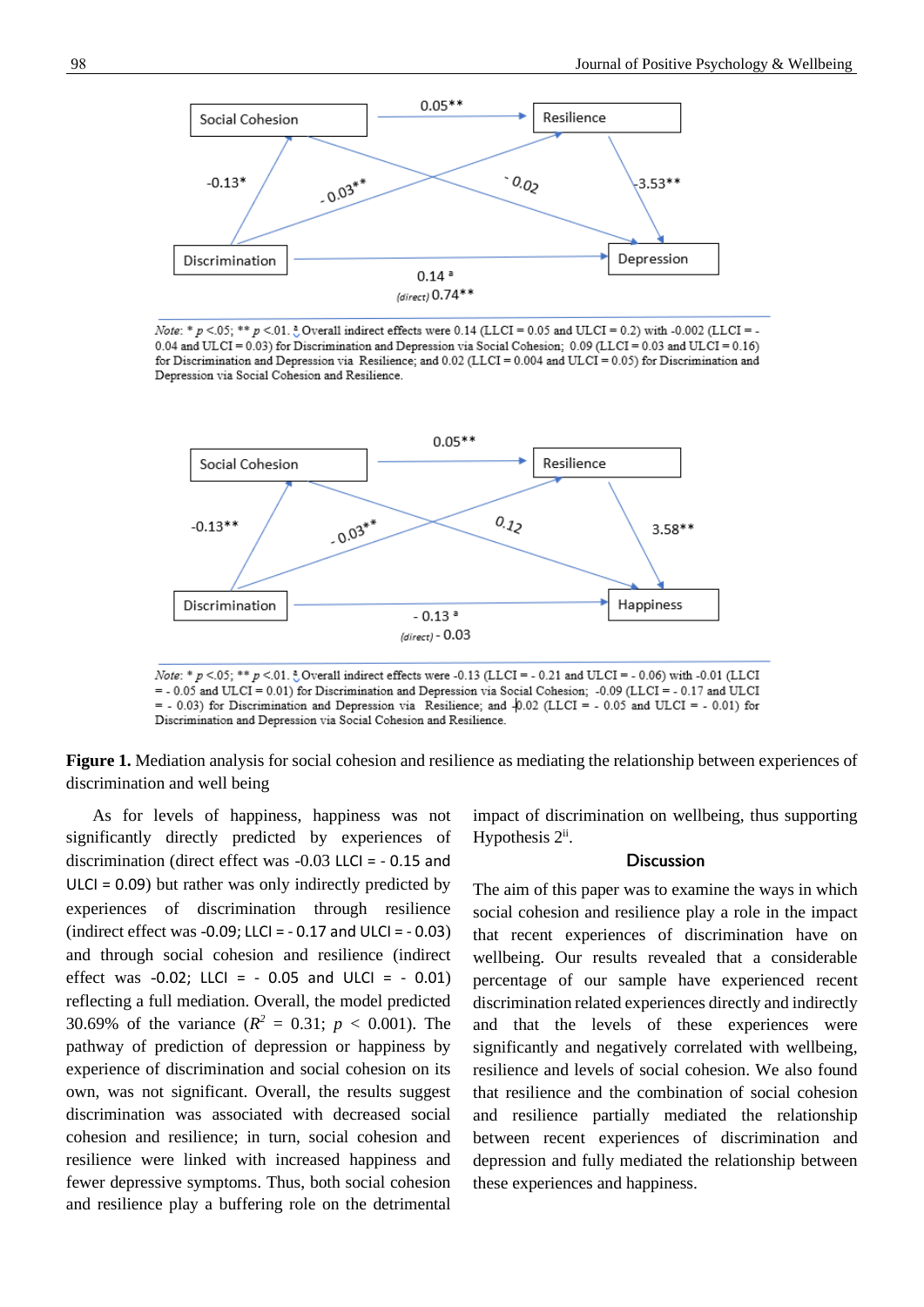Our findings on the link between experiences of discrimination and lower levels of wellbeing are not surprising and are in line with other previous studies in the area (e.g. Jost & Hunyady, 2002; Leary & Baumeister, 2000; Pascoe & Smart Richman, 2009; Schmitt et al., 2014); however the percentage of participants who reported experiencing discrimination in the last 6 months (around 35%) was unexpected. Nevertheless, when taking into account that our sample was ethnically diverse, reflecting the London community from which participants were sampled, and that the discrimination experiences cut across specific grounds for discrimination (e.g. gender, sex, ethnicity etc.), these percentages are not considerably dissimilar to other recent surveys in the UK which measured discrimination experiences on specific grounds (e.g. Waldersee, 2018, on ethnicity). Using a measure which assessed discrimination experiences as a general scale without differentiating between the basis for the discriminatory experience (e.g. gender-based discrimination, race-based discrimination, etc.), our findings imply that beyond specific contexts the discriminatory act itself has a psychological negative impact on individuals, at least in the short term. This could occur, as suggested in the literature, through feelings of rejection (Leary et al., 1995), negative internalisations (Jost & Banaji, 1994) or undermining fundamental belief in social structures (Jost et al. 2004) that these experiences provoke. Finally, the strength of the linear relationship between the levels of recent discrimination experiences, which in this study were rated on a scale from 1 (not at all) to 5 (very much), and depression may suggest that future research could explore the impact of cumulative discrimination experiences (rather than recent ones) to see whether similarly to findings from the area of traumatic events (Karam et al., 2014) the more experiences ones encounter throughout life, the worse is the impact.

In relation to resilience, our findings are in line with views of resilience as a process that fluctuates and changes over time and circumstances (Luthar et al., 2000) and with the Reserve Capacity Model (Gallo et al., 2005; Gallo & Matthews, 2003) where resilience reduces in accordance to an increase in experiences of discrimination and a decrease in levels of social cohesion. Moreover, the mediation analyses in our study suggest that both resilience and social cohesion play a role in the consequences of recent discrimination experiences, so that recent discrimination experiences lead to lower levels of social cohesion (including a sense of belonging and identity, shared values, social order and control, social solidarity, etc.), which then lead to a reduction in personal resilience, which then leads to lower levels of wellbeing. This pathway highlights the interplay between personal and interpersonal aspects of discrimination-based experiences, where both personal and social factors are impacted and interlinked to create an overall negative impact. As far as we are aware, no previous studies have tested this pathway, which lends support to a view where discrimination-based experiences (similar to traumatic events) can trigger a process of depletion of personal resources which ultimately leads to reduced levels of wellbeing and mental health.

The above results should be reviewed within the study's own limitations. First, the sample in the study was an online sample. Some authors (e.g., Chiauzzi, DasMahapatra, Lobo & Barratt, 2013; or Johnson, 2002) note that online samples often includes nonrepresentative self-selected samples. While this is a shortcoming of online sampling, our current sample does not seem to considerably deviate from the population it represents and includes variability across different demographic variables. Additionally, our sample was recruited using an online panel-based approach in collaboration with local partners; indeed, online samples recruited through services such as Qualtrics or Amazon MTurk tend to be more ethnically and socioeconomically diverse, and therefore more representative than other (e.g. student) samples (Boas, Christenson, & Glick, 2018; Burhmester, Kwang, & Gosling, 2011; Casler, Bickel, & Hackett, 2013). In this study the measure for experiences of discrimination referred to recent discrimination experiences (i.e., in the last 6 months). It may therefore be possible that a participant would have experienced discrimination in the past but not in the last 6 months. In that way, we accept that the results of this study cannot be fully generalised to any experience of discrimination or to the long terms rather the more immediate impact of discrimination experiences. In addition, the Cronbach's alpha for the Social Cohesion scale in this study was low when compared to other scales in our study; however, Helms, Henze, Sass, and Mifsud (2006) suggested that the benchmarks (i.e., rules of thumb) for judging the adequacy of reliability coefficients historically have ranged from .50 to .90, and in a review of various definitions of Cronbach's alpha, Taber (2018) indicated that alpha values in the range of (0.64–0.85) as adequate (with alpha below 0.45 considered as not satisfactory). Furthermore, the alpha levels found in our study were very similar to the values found in the original paper (Collins et al., 2017) which implies that they may be a result of the scale itself rather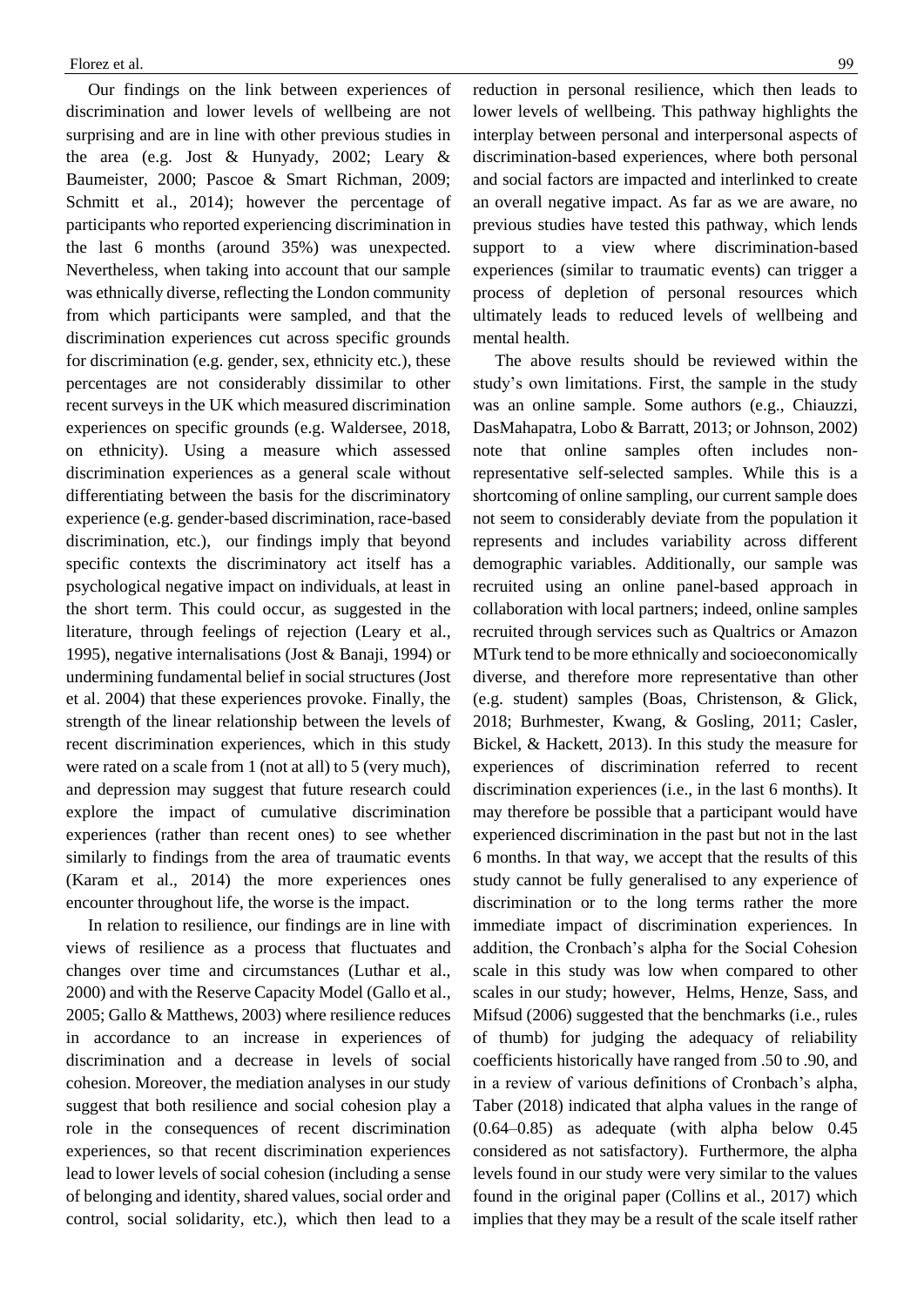than special characteristics of our sample. Finally, this study is a cross-sectional study based on self-reports and therefore it has limitations in terms of common method variance and does not enable us to infer any causation between variables.

With these limitations in mind, the current study documents the extent of recent experiences of discrimination and their impact in a London community and provides new and important information on the paths in which recent experiences of discrimination impact individuals' wellbeing by reducing social and personal resources that in turn reduce levels of personal happiness and increase levels of depression.

## Conclusion

The current study adds further support to previous findings regarding the negative impact that experiences of discrimination have on individuals, and goes beyond that to delineate the path of this impact which through a combination of social and individual factors. Importantly, it situates this relationship within a local cultural context, reflecting the barriers to wellbeing within a community which has one of the lowest national scores for this measure of life quality (ONS, 2017). Discrimination is a personal experience which occurs within a social context and our study highlights that this distressing and stressful life experience may take a psychosocial path, negatively impacting individuals' social connections which are central to individuals' resilience and together impact one's wellbeing. This psychosocial path of impact is a significant and novel addition to research in the area and has important practical implications. The results suggest that breaking the chain of impact on either the social-community end and/or the personal resilience end may mitigate the adverse impact that discrimination has on an individual. They also highlight the importance of restoring community ties and connections in order to strengthen personal resilience when trying to help individuals cope and overcome discriminatory experiences.

## **Notes**

<sup>I</sup> Non BME participants were coded as "1" and BME participants as "2"

ii As part of additional analyses we have examined for a moderation effect for social cohesion and resilience on the relationship between recent discrimination experiences and wellbeing. Two multiple regressions (one for each of the wellbeing variables) were performed by using Hayes's Process application on SPSS and applying Model 2 (i.e., a moderation model with 2 moderators) with participants' age used as a covariate.

Results revealed that neither participants' resilience (R2 change(resilience X discrimination) =  $0.0001$ , P =  $0.87$ for happiness, and R2 change(resilience X discrimination) =  $0.0001$ , P = 0.86 for Depression) nor their reported levels of social cohesion (R2 change (social cohesion X discrimination) =  $0.0042$ , P =  $0.22$  for happiness, and R2change (social cohesion X discrimination) =  $0.0008$ ,  $P = 0.5$  for Depression) moderated the relationship between recent experiences of discrimination and well-being.

# **Declaration of Conflicting Interests**

The authors declared no potential conflicts of interest with respect to the research, authorship, and/or publication of this article.

#### **Funding**

No financial disclosures were reported by the authors of this paper.

## **ORCID**

Kere[n](https://orcid.org/0000-0002-9182-1458) Cohen https://orcid.org/0000-0002-9182-1458

> Received: March 25, 2020 Accepted: June 2, 2020 Published Online: July 8, 2020

#### **References**

- Ahern, J., Stuber, J., & Galea, S. (2007). Stigma, discrimination and the health of illicit drug users. *Drug and Alcohol Dependence, 88*, 188-196, [https://doi.org/10.1016/j.drugalcdep.2006.10.014.](https://doi.org/10.1016/j.drugalcdep.2006.10.014)
- Binder, J., Zagefka, H., Brown, R., Funke, F., Kessler, T., Mummendey, A. & Leyens, J. P. (2009). Does contact reduce prejudice or does prejudice reduce contact? A longitudinal test of the contact hypothesis among majority and minority groups in three European countries. *Journal of Personality and Social Psychology*, *96*, 843-856. <http://dx.doi.org/10.1037/a0013470>
- Blackhart, G. C., Nelson, B. C., Knowles, M. L & Baumeister, R. F. (2009). Rejection Elicits Emotional Reactions but Neither Causes Immediate Distress nor Lowers Self-Esteem: A Meta-Analytic Review of 192 Studies on Social Exclusion, Personality and Social Psychology Review, 13 No. 4, 269-309
- Boas, T. C., Christenson, D. P., & Glick, D. M. (2020). Recruiting large online samples in the United States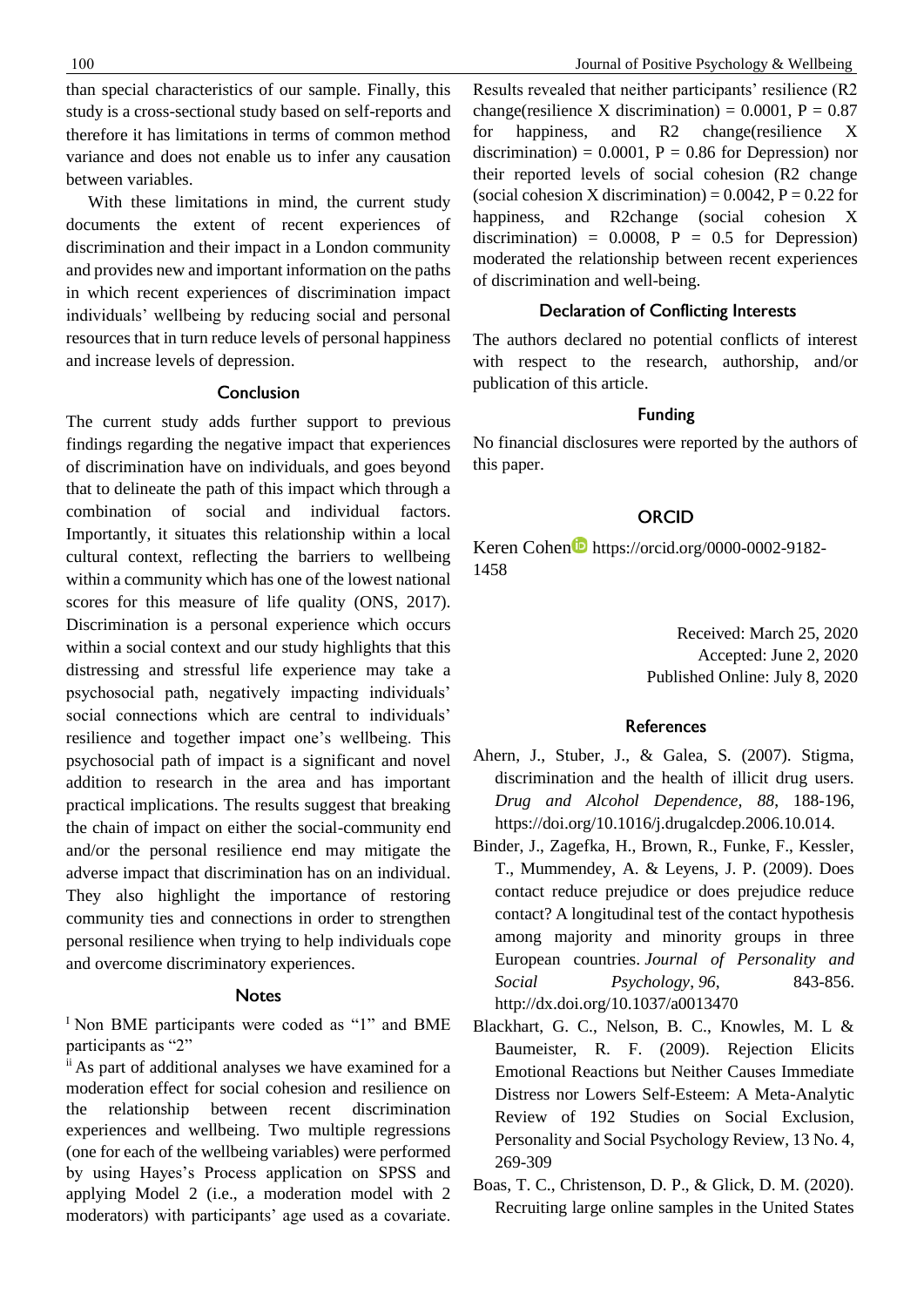Florez et al. 101

and India: Facebook, Mechanical Turk, and Qualtrics. *Political Science Research and Methods, 8*(2), 232-250. https://doi.org/10.1017/psrm.2018.28

- Buhrmester, M., Kwang, T., & Gosling, S. D. (2011). Amazon's Mechanical Turk: A new source of inexpensive, yet high-quality, data? *Perspectives on Psychological Science, 6*(1), 3-5. https://doi.org/10.1177/1745691610393980
- Bradshaw, D., Jay, S., McNamara, N., Stevenson, C., & Muldoon, O. T. (2016). Perceived discrimination amongst young people in socio‐economically disadvantaged communities: Parental support and community identity buffer (some) negative impacts of stigma. *British Journal of Developmental Psychology, 34*, 153–168.

<https://doi.org/10.1111/bjdp.12120>

- Braksmajer, A., Simmons, J., Aidala, A. J. & McMahon, A. (2018). Effects of discrimination on HIV-related symptoms in heterosexual men of color. *American Journal of Men's Health, 12*, 1855-1863.
- Brody, G. H., Chen, Y. F., Murry, V. M., Ge, X., Simons, R. L., Gibbons, F. X. & Cutrona, C. E. (2006). Perceived discrimination and the adjustment of African American youths: A five‐year longitudinal analysis with contextual moderation effects. *Child Development, 77*, 1170-1189. <https://doi.org/10.1111/j.1467-8624.2006.00927.x>
- Bures, R. M. (2003). Childhood Residential Stability and Health at Midlife. *American Journal of Public Health, 93*, 1144-1148. HTTPS://DOİ.ORG/ 10.2105/AJPH.93.7.1144
- Cardeli, E., Sideridis, G., Lincoln, A. K., Abdi, S. & Ellis, B. H., Jan 1. (2019). Social [bonds in the](http://web.a.ebscohost.com/ehost/viewarticle/render?data=dGJyMPPp44rp2%2fdV0%2bnjisfk5Ie45PFIr6awTLWk63nn5Kx95uXxjL6nrkewp61Krqe3OLSws0i4p7E4v8OkjPDX7Ivf2fKB7eTnfLunsE%2burbNLta2yPurX7H%2b72%2bw%2b4ti7iPHv5j7y1%2bVVv8SkeeyzsEivr6tNtqywSaumrkmk3O2K69fyVeTr6oTy2%2faM&vid=16&sid=3117ddc8-686e-4331-be12-dd24ed037a3c@sessionmgr4007)  [diaspora: The application](http://web.a.ebscohost.com/ehost/viewarticle/render?data=dGJyMPPp44rp2%2fdV0%2bnjisfk5Ie45PFIr6awTLWk63nn5Kx95uXxjL6nrkewp61Krqe3OLSws0i4p7E4v8OkjPDX7Ivf2fKB7eTnfLunsE%2burbNLta2yPurX7H%2b72%2bw%2b4ti7iPHv5j7y1%2bVVv8SkeeyzsEivr6tNtqywSaumrkmk3O2K69fyVeTr6oTy2%2faM&vid=16&sid=3117ddc8-686e-4331-be12-dd24ed037a3c@sessionmgr4007) of social control theory to [Somali refugee young adults in resettlement..](http://web.a.ebscohost.com/ehost/viewarticle/render?data=dGJyMPPp44rp2%2fdV0%2bnjisfk5Ie45PFIr6awTLWk63nn5Kx95uXxjL6nrkewp61Krqe3OLSws0i4p7E4v8OkjPDX7Ivf2fKB7eTnfLunsE%2burbNLta2yPurX7H%2b72%2bw%2b4ti7iPHv5j7y1%2bVVv8SkeeyzsEivr6tNtqywSaumrkmk3O2K69fyVeTr6oTy2%2faM&vid=16&sid=3117ddc8-686e-4331-be12-dd24ed037a3c@sessionmgr4007) *Psychology of Violence*, https://doi.org/ [10.1037/vio0000259](https://doi.org/10.1037/vio0000259)
- Carter, R. T., & Forsyth, J. (2010). Reactions to racial discrimination: Emotional stress and help-seeking behaviors. *Psychological Trauma: Theory, Research, Practice, and Policy, 2,* 183-191, <http://dx.doi.org/10.1037/a0020102>
- Casler, K., Bickel, L., & Hackett, E. (2013). Separate but equal? A comparison of participants and data gathered via amazon's MTurk, social media, and face-to-face behavioral testing. *Computers in Human Behavior, 29*(6), 2156. https://doi.org/10.1016/j.chb.2013.05.009
- Chai, X., Li, X., Ye, Z., Li, Y., & Lin, D. (2019). Subjective well‐being among left‐behind children in rural China: The role of ecological assets and

individual strength. *Child: Care, Health and Development, 45*, 63–70.

<https://doi.org/10.1111/cch.12630>

- Collins, C. R., Neal, Z. P., & Neal, J. W. (2017). Transforming social cohesion into informal social control: Deconstructing collective efficacy and the moderating role of neighborhood racial homogeneity. *Journal of Urban Affairs*, *39*, 307-322. https://doi.org/10.1080/07352166.2016.1245079
- Dageid, W., & Grønlie, A. A. (2015). Measuring resilience and its association to social capital among HIV south Africans living in a context of adversity. *Journal of Community Psychology, 43*, 832–848. https://doi.org/10.1002/jcop.21710
- Delhey, J., & Dragolov, G. (2016). Happier together. Social cohesion and subjective well-being in Europe. *International Journal of Psychology*, *51*, 163-176, http://dx.doi.org/10.1002/ijop.12149
- Diamant, A. L. &l Wold, C (2004). Sexual Orientation and Variation in Physical and Mental Health Status among Women. *Journal of Women's Health, 12*, 41– 49. [http://doi.org/10.1089/154099903321154130](https://doi.org/10.1089/154099903321154130)
- Fan, X. H. & Chen, F. J. (2012). Perceived discrimination and depression: Moderating of coping, and social support in migrant children. *Chinese Journal of Clinical Psychology, 20*, 539– 542.
- Forrest, R., & Kearns, A. (2001). Social Cohesion, social capital and the neighbourhood. *Urban Studies*, *38*, 2125-2143. https://doi.org/10.1080/00420980120087081
- Foster, M. D., & Dion, K. L. (2003). Dispositional hardiness and women's well-being relating to gender discrimination: The role of minimization. *Psychology of Women Quarterly*, 27(3), 197– 208. <https://doi.org/10.1111/1471-6402.00099>
- Gallo, L. C., & Matthews, K. A. (2003). Understanding the association between socioeconomic status and physical health: Do negative emotions play a role? *Psychological Bulletin, 129*,10–51.
- Gallo, L. C., de Los Monteros, K. E., & Shivpuri, S. (2009). Socioeconomic Status and Health: What is the role of Reserve Capacity? *Current Directions in Psychological Science*, *18*(5), 269–274.
- Gallo, L.C., Bogart, L.M., Vranceanu, A., & Matthews, K.A. (2005). Socioeconomic status, resources, psychological experiences, and emotional responses: a test of the reserve capacity model. *Journal of Personality and Social Psychology, 88 2*, 386-99.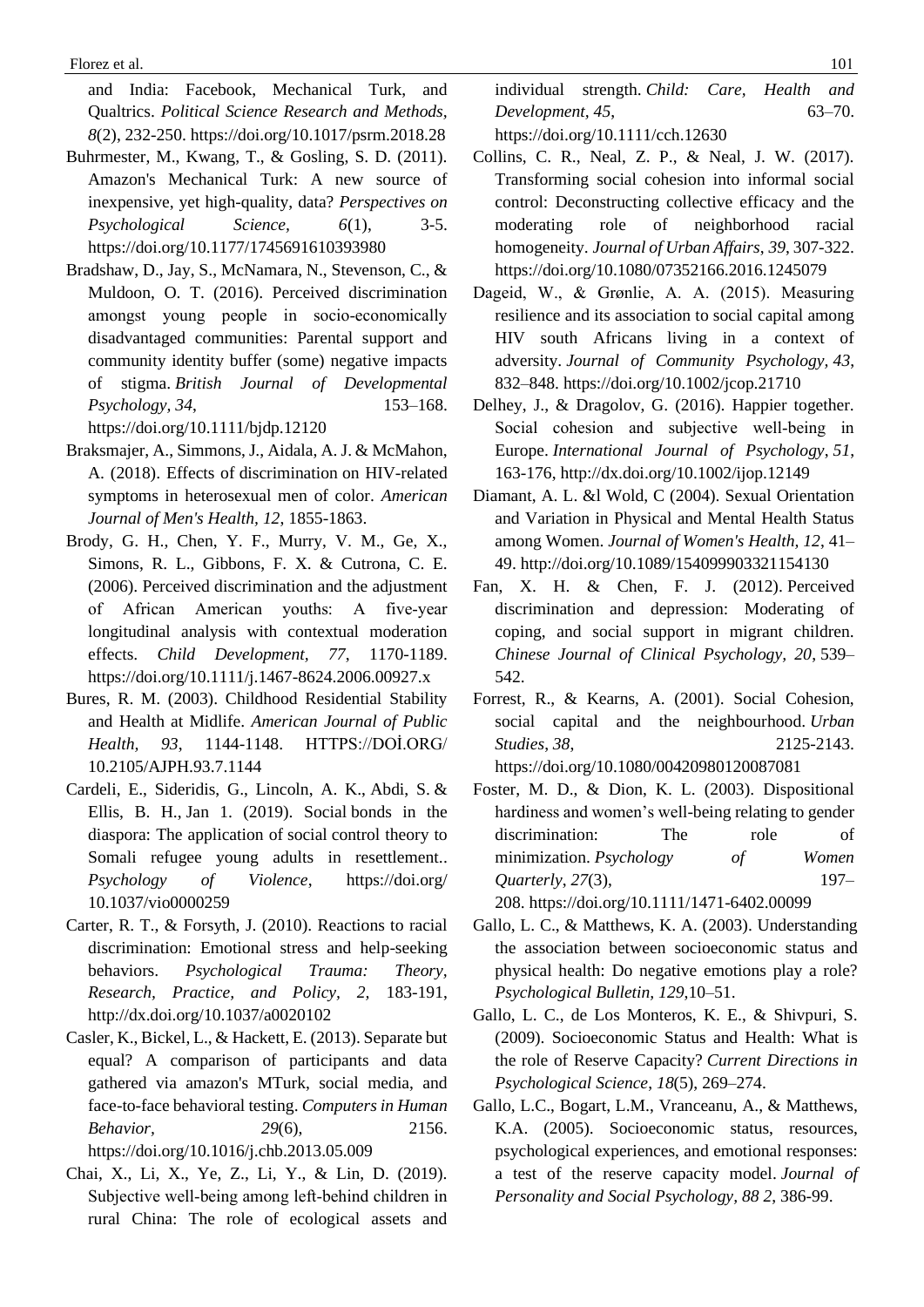102 Journal of Positive Psychology & Wellbeing

Greene, G., Paranjothy, S., & Palmer, S. R. (2015). Resilience and vulnerability to the psychological harm from flooding: The role of social cohesion. *American Journal of Public Health, 105*, 1792–1795.

<https://doi.org/10.2105/AJPH.2015.302709>

- Hayes, A F. (2013). *Introduction to mediation, moderation, and conditional process analysis.* New York: The Guildford Press.
- Heim, D., Hunter, S. C., & Jones, R. (2011). Perceived discrimination, identification, social capital, and well-being: Relationships with physical health and psychological distress in a UK minority ethnic community sample. *Journal of Cross-Cultural Psychology, 42,* 1145-1164. https://doi.org/10.1177/0022022110383310
- Helms, J. E., Henze, K. T., Sass, T. L., & Mifsud, V. A. (2006). Treating Cronbach's Alpha Reliability Coefficients as Data in Counseling Research. *The Counseling Psychologist, 34(5)*, 630–660. <https://doi.org/10.1177/0011000006288308>
- Howarter, A. D. & Bennett, K. K (2013). Perceived discrimination [and health-related quality](http://web.a.ebscohost.com/ehost/viewarticle/render?data=dGJyMPPp44rp2%2fdV0%2bnjisfk5Ie45PFIr6awTLWk63nn5Kx95uXxjL6nrkewp61Krqe3OLSws0i4p7E4v8OkjPDX7Ivf2fKB7eTnfLunsE%2burbNLta2yPurX7H%2b72%2bw%2b4ti7iPHv5j7y1%2bVVv8SkeeyzsEivqKtLr6yySKumrk%2bk3O2K69fyVeTr6oTy2%2faM&vid=8&sid=3117ddc8-686e-4331-be12-dd24ed037a3c@sessionmgr4007)  [of life: Testing the reserve capacity model in Hispanic](http://web.a.ebscohost.com/ehost/viewarticle/render?data=dGJyMPPp44rp2%2fdV0%2bnjisfk5Ie45PFIr6awTLWk63nn5Kx95uXxjL6nrkewp61Krqe3OLSws0i4p7E4v8OkjPDX7Ivf2fKB7eTnfLunsE%2burbNLta2yPurX7H%2b72%2bw%2b4ti7iPHv5j7y1%2bVVv8SkeeyzsEivqKtLr6yySKumrk%2bk3O2K69fyVeTr6oTy2%2faM&vid=8&sid=3117ddc8-686e-4331-be12-dd24ed037a3c@sessionmgr4007)  [Americans.](http://web.a.ebscohost.com/ehost/viewarticle/render?data=dGJyMPPp44rp2%2fdV0%2bnjisfk5Ie45PFIr6awTLWk63nn5Kx95uXxjL6nrkewp61Krqe3OLSws0i4p7E4v8OkjPDX7Ivf2fKB7eTnfLunsE%2burbNLta2yPurX7H%2b72%2bw%2b4ti7iPHv5j7y1%2bVVv8SkeeyzsEivqKtLr6yySKumrk%2bk3O2K69fyVeTr6oTy2%2faM&vid=8&sid=3117ddc8-686e-4331-be12-dd24ed037a3c@sessionmgr4007) The Journal of Social Psychology, 153, 62-79.
- Hutchinson, R. N., Putt, M. A., Dean, L. T., Long, J. A., Montagnet, C. A., & Armstrong, K. (2009). Neighborhood racial composition, social capital and black all-cause mortality in Philadelphia. *Social Science & Medicine*, *68*, 1859-1865. https://doi.org/10.1016/j.socscimed.2009.02.005
- Jaffee. S. R., Caspi,, A., Moffitt, T. A, Polo-Tomás, M., & Taylor, A (2007), Individual, family, and neighborhood factors distinguish resilient from nonresilient maltreated children: A cumulative stressors model. *Child Abuse & Neglect, 31*, 231–253
- Jost, J. T. & Hunyady, O. (2002). The Psychology of System Justification and the Palliative Function of Ideology. *European Review of Social Psychology 13*, HTTPS://DOİ.ORG/ 10.1080/10463280240000046.
- *Jost*, J. T., & *Banaji*, M. R. (*1994*). The role of stereotyping in system-justification and the production of false consciousness. *British Journal of Social Psychology, 33*, 1-27.
- *Jost*, J. T., Banaji, M. R., & Nosek, B. A. (*2004*). A Decade of System Justification Theory: Accumulated Evidence of Conscious and Unconscious Bolstering of the Status Quo. Political Psychology, 25, 881-919, https://doi.org/10.1111/j.1467-221.2004. 00402.x
- Kaplan, Z. (2005) Stress-Related Responses After 3 Years of Exposure to Terror in Israel: Are Ideological-Religious Factors Associated With Resilience? *The Journal of Clinical Psychiatry, 66*, 1146-1154.
- Kapoor, M., Agrawal, D., Ravi S., Roy, A., Subramanian, S. V. & Guleria, R. (2019). Missing female patients: an observational analysis of sex ratio among outpatients in a referral tertiary care public hospital in India. *British Medical Journal*. https://doi.org/ 10.1136/bmjopen-2018-026850
- Karam. E. G., Friedman, M. J., Hill E. D., Kessler, R. C., McLaughlin, K. A., Petukhova, M., Kovess-Masfety V. (2014). Cumulative traumas and risk thresholds: 12-month PTSD in the World Mental Health (WMH) surveys. *Depression & Anxiety, 31*, 130–142,

https://doi.org/ <http://dx.doi.org/10.1002/da.22169>

- Kearns, M., Muldoon, O. T., Msetfi, R. M. & Surgenor, P. W. G. (2018)[.Identification reduces stigma of](http://web.a.ebscohost.com/ehost/viewarticle/render?data=dGJyMPPp44rp2%2fdV0%2bnjisfk5Ie45PFIr6awTLWk63nn5Kx95uXxjL6nrkewp61Krqe3OLSws0i4p7E4v8OkjPDX7Ivf2fKB7eTnfLunsE%2burbNLta2yPurX7H%2b72%2bw%2b4ti7iPHv5j7y1%2bVVv8SkeeyzsEivratNta2xS6umrkmk3O2K69fyVeTr6oTy2%2faM&vid=8&sid=3117ddc8-686e-4331-be12-dd24ed037a3c@sessionmgr4007)  mental ill-health: A community-based study. *American Journal of Community Psychology, 61*, 229-239.
- Kondrat, D. C., Sullivan, W. P., Wilkins, B., Barrett, B. J., & Beerbower, E. (2018). The mediating effect of social support on the relationship between the impact of experienced stigma and mental health. *Stigma and Health, 3,* 305–314. <https://doi.org/10.1037/sah0000103>
- Kroenke, K., Spitzer, R. L., & Williams, J. B. (2001). The PHQ-9: validity of a brief depression severity measure. *Journal of general internal medicine*, *16*, 606–613.https://doi.org/10.1046/j.1525- 1497.2001.016009606.x
- Leary, M. R. & Buameister, R. (2000). The nature and function of self-esteem: Sociometer theory. *Advances in Experimental Social Psychology, 32*, https://doi.org/ 10.1016/S0065-2601(00)80003-9
- Leary, M. R. , Tambor, E. S. , Terdal, S. K. , & Downs, D. L. ( 1995). Self-esteem as an interpersonal monitor: The sociometer hypothesis. *Journal of Personality and Social Psychology, 68*, 518-530.
- [Liu, Y., Li, Z. & Lin, D. \(2013\). Discrimination](http://web.a.ebscohost.com/ehost/viewarticle/render?data=dGJyMPPp44rp2%2fdV0%2bnjisfk5Ie45PFIr6awTLWk63nn5Kx95uXxjL6nrkewp61Krqe3OLSws0i4p7E4v8OkjPDX7Ivf2fKB7eTnfLunsE%2burbNLta2yPurX7H%2b72%2bw%2b4ti7iPHv5j7y1%2bVVv8SkeeyzsEivqqtItaqvTKumsUyk3O2K69fyVeTr6oTy2%2faM&vid=8&sid=3117ddc8-686e-4331-be12-dd24ed037a3c@sessionmgr4007) and new [generation migrant workers' subjective well-being:](http://web.a.ebscohost.com/ehost/viewarticle/render?data=dGJyMPPp44rp2%2fdV0%2bnjisfk5Ie45PFIr6awTLWk63nn5Kx95uXxjL6nrkewp61Krqe3OLSws0i4p7E4v8OkjPDX7Ivf2fKB7eTnfLunsE%2burbNLta2yPurX7H%2b72%2bw%2b4ti7iPHv5j7y1%2bVVv8SkeeyzsEivqqtItaqvTKumsUyk3O2K69fyVeTr6oTy2%2faM&vid=8&sid=3117ddc8-686e-4331-be12-dd24ed037a3c@sessionmgr4007)  The mediation effect of [social support](http://web.a.ebscohost.com/ehost/viewarticle/render?data=dGJyMPPp44rp2%2fdV0%2bnjisfk5Ie45PFIr6awTLWk63nn5Kx95uXxjL6nrkewp61Krqe3OLSws0i4p7E4v8OkjPDX7Ivf2fKB7eTnfLunsE%2burbNLta2yPurX7H%2b72%2bw%2b4ti7iPHv5j7y1%2bVVv8SkeeyzsEivqqtItaqvTKumsUyk3O2K69fyVeTr6oTy2%2faM&vid=8&sid=3117ddc8-686e-4331-be12-dd24ed037a3c@sessionmgr4007) and self[esteem.](http://web.a.ebscohost.com/ehost/viewarticle/render?data=dGJyMPPp44rp2%2fdV0%2bnjisfk5Ie45PFIr6awTLWk63nn5Kx95uXxjL6nrkewp61Krqe3OLSws0i4p7E4v8OkjPDX7Ivf2fKB7eTnfLunsE%2burbNLta2yPurX7H%2b72%2bw%2b4ti7iPHv5j7y1%2bVVv8SkeeyzsEivqqtItaqvTKumsUyk3O2K69fyVeTr6oTy2%2faM&vid=8&sid=3117ddc8-686e-4331-be12-dd24ed037a3c@sessionmgr4007) Chinese *Journal of Clinical Psychology, 21*, 1013-1016.
- Lyubomirsky, S., & Lepper, H. S. (1999). A measure of subjective happiness: Preliminary reliability and construct validation. *Social Indicators Research*, *46*, 137-155. https://doi.org/10.1023/A:1006824100041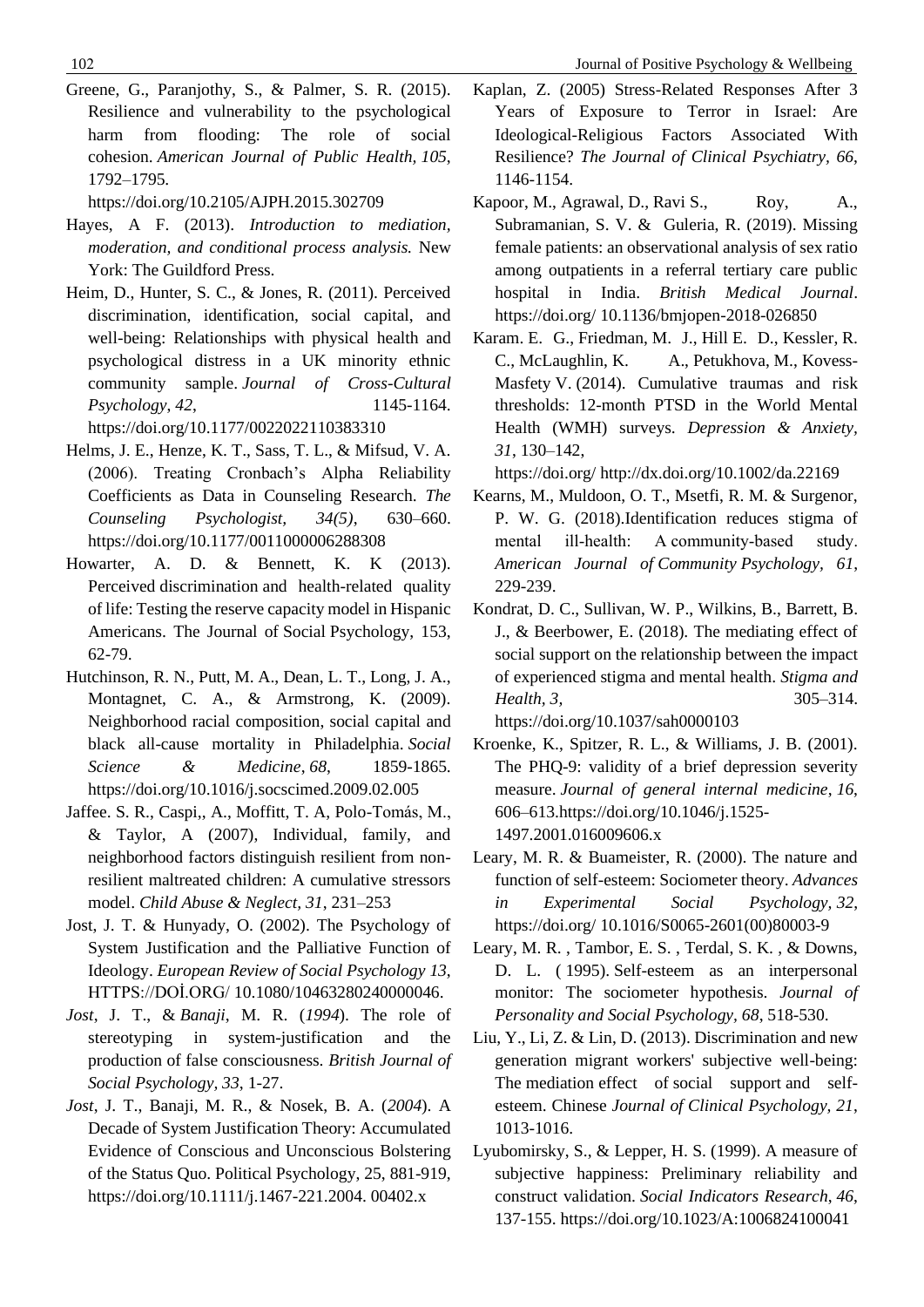Florez et al. 103

- Marriott, C., Hamilton‐Giachritsis, C. & Harrop, C. (2014). [Factors promoting](http://web.b.ebscohost.com/ehost/viewarticle/render?data=dGJyMPPp44rp2%2fdV0%2bnjisfk5Ie45PFIr6awTLWk63nn5Kx95uXxjL6nrkewp61Krqe3OK%2bwsky4qbc4zsOkjPDX7Ivf2fKB7eTnfLunskuur7VKsqu2PurX7H%2b72%2bw%2b4ti7iPHv5j7y1%2bVVv8SkeeyzsEivqqtItKm1Saumrkuk3O2K69fyVeTr6oTy2%2faM&vid=12&sid=fef19a0e-1b83-486d-9043-fa3a965ef5b6@sessionmgr103) resilience following [childhood sexual abuse: A structured, narrative](http://web.b.ebscohost.com/ehost/viewarticle/render?data=dGJyMPPp44rp2%2fdV0%2bnjisfk5Ie45PFIr6awTLWk63nn5Kx95uXxjL6nrkewp61Krqe3OK%2bwsky4qbc4zsOkjPDX7Ivf2fKB7eTnfLunskuur7VKsqu2PurX7H%2b72%2bw%2b4ti7iPHv5j7y1%2bVVv8SkeeyzsEivqqtItKm1Saumrkuk3O2K69fyVeTr6oTy2%2faM&vid=12&sid=fef19a0e-1b83-486d-9043-fa3a965ef5b6@sessionmgr103)  [review of the literature.](http://web.b.ebscohost.com/ehost/viewarticle/render?data=dGJyMPPp44rp2%2fdV0%2bnjisfk5Ie45PFIr6awTLWk63nn5Kx95uXxjL6nrkewp61Krqe3OK%2bwsky4qbc4zsOkjPDX7Ivf2fKB7eTnfLunskuur7VKsqu2PurX7H%2b72%2bw%2b4ti7iPHv5j7y1%2bVVv8SkeeyzsEivqqtItKm1Saumrkuk3O2K69fyVeTr6oTy2%2faM&vid=12&sid=fef19a0e-1b83-486d-9043-fa3a965ef5b6@sessionmgr103) *Child Abuse Review, 23*, 17- 34
- Office for National Statistics. (2017, September 26). *Personal well-being in the UK: April 2016 to March*  2017. Retrieved from https://www.ons.gov.uk/peoplepopulationandcommu nity/wellbeing/bulletins/measuringnationalwellbeing /april2016tomarch2017
- Organista, K. C., & Ngo, S. (2019). Cultural and community resources protect Latino migrant day laborers from discrimination-related distress. *Cultural Diversity and Ethnic Minority Psychology, 25*, 232–241. <https://doi.org/10.1037/cdp0000211>
- Park, I. J. K., Wang, L., Williams, D. R. & Alegría, M. (2019)[.Coping with racism: Moderators of](http://web.a.ebscohost.com/ehost/viewarticle/render?data=dGJyMPPp44rp2%2fdV0%2bnjisfk5Ie45PFIr6awTLWk63nn5Kx95uXxjL6nrkewp61Krqe3OLSws0i4p7E4v8OkjPDX7Ivf2fKB7eTnfLunsE%2burbNLta2yPurX7H%2b72%2bw%2b4ti7iPHv5j7y1%2bVVv8SkeeyzsEivr6tIsKa2Tqumrkqk3O2K69fyVeTr6oTy2%2faM&vid=8&sid=3117ddc8-686e-4331-be12-dd24ed037a3c@sessionmgr4007)  the [discrimination–adjustment link among Mexican‐](http://web.a.ebscohost.com/ehost/viewarticle/render?data=dGJyMPPp44rp2%2fdV0%2bnjisfk5Ie45PFIr6awTLWk63nn5Kx95uXxjL6nrkewp61Krqe3OLSws0i4p7E4v8OkjPDX7Ivf2fKB7eTnfLunsE%2burbNLta2yPurX7H%2b72%2bw%2b4ti7iPHv5j7y1%2bVVv8SkeeyzsEivr6tIsKa2Tqumrkqk3O2K69fyVeTr6oTy2%2faM&vid=8&sid=3117ddc8-686e-4331-be12-dd24ed037a3c@sessionmgr4007) [origin adolescents.](http://web.a.ebscohost.com/ehost/viewarticle/render?data=dGJyMPPp44rp2%2fdV0%2bnjisfk5Ie45PFIr6awTLWk63nn5Kx95uXxjL6nrkewp61Krqe3OLSws0i4p7E4v8OkjPDX7Ivf2fKB7eTnfLunsE%2burbNLta2yPurX7H%2b72%2bw%2b4ti7iPHv5j7y1%2bVVv8SkeeyzsEivr6tIsKa2Tqumrkqk3O2K69fyVeTr6oTy2%2faM&vid=8&sid=3117ddc8-686e-4331-be12-dd24ed037a3c@sessionmgr4007) *Child Development, 90*, 314-315
- Pascoe, E. A., & Smart Richman, L. (2009). Perceived discrimination and health: A meta-analytic review. *Psychological Bulletin, 135*, 531-554. <http://dx.doi.org/10.1037/a0016059>
- Pavalko, E. K., Mossakowski, K. N., & Hamilton, V. J (2003). Does Perceived Discrimination Affect Health? Longitudinal Relationships between Work Discrimination and Women's Physical and Emotional Health. *Journal of Health and Social Behavior, 44, 18-33. https://doi.org/*10.2307/1519813.
- Robinette, J. W., Charles, S. T., Mogle, J. A., & Almeida, D. M. (2013). Neighborhood cohesion and daily wellbeing: Results from a diary study. *Social Science & Medicine, 96,* 174-182. https://doi.org/10.1016/j.socscimed.2013.07.027
- Ryan, R. M., & Deci, E. L. (2001). On happiness and human potentials: A review of research on hedonic and eudaimonic well-being. *Annual Review of Psychology, 52,* 141–166. https://doi.org/10.1146/ annurev.psych.52.1.141
- Saleem, F. T., Busby, D. R. & Lambert, S. F. (2018). Neighborhood social [processes as moderators](http://web.a.ebscohost.com/ehost/viewarticle/render?data=dGJyMPPp44rp2%2fdV0%2bnjisfk5Ie45PFIr6awTLWk63nn5Kx95uXxjL6nrkewp61Krqe3OLSws0i4p7E4v8OkjPDX7Ivf2fKB7eTnfLunsE%2burbNLta2yPurX7H%2b72%2bw%2b4ti7iPHv5j7y1%2bVVv8SkeeyzsEivrqtJsK2uT6umrkmk3O2K69fyVeTr6oTy2%2faM&vid=16&sid=3117ddc8-686e-4331-be12-dd24ed037a3c@sessionmgr4007)  between racial discrimination [and depressive](http://web.a.ebscohost.com/ehost/viewarticle/render?data=dGJyMPPp44rp2%2fdV0%2bnjisfk5Ie45PFIr6awTLWk63nn5Kx95uXxjL6nrkewp61Krqe3OLSws0i4p7E4v8OkjPDX7Ivf2fKB7eTnfLunsE%2burbNLta2yPurX7H%2b72%2bw%2b4ti7iPHv5j7y1%2bVVv8SkeeyzsEivrqtJsK2uT6umrkmk3O2K69fyVeTr6oTy2%2faM&vid=16&sid=3117ddc8-686e-4331-be12-dd24ed037a3c@sessionmgr4007)  [symptoms for African American adolescents.](http://web.a.ebscohost.com/ehost/viewarticle/render?data=dGJyMPPp44rp2%2fdV0%2bnjisfk5Ie45PFIr6awTLWk63nn5Kx95uXxjL6nrkewp61Krqe3OLSws0i4p7E4v8OkjPDX7Ivf2fKB7eTnfLunsE%2burbNLta2yPurX7H%2b72%2bw%2b4ti7iPHv5j7y1%2bVVv8SkeeyzsEivrqtJsK2uT6umrkmk3O2K69fyVeTr6oTy2%2faM&vid=16&sid=3117ddc8-686e-4331-be12-dd24ed037a3c@sessionmgr4007) *Journal of Community Psychology, 46*, 747-761.
- Sampson, R. J (2008). Moving to Inequality: Neighborhood Effects and Experiments Meet Social Structure. *American Journal of Sociology*, *114*, 189- 231.

Sandfort, T. G.M., Bakker, F., Schellevis, F. G., & Vanwesenbeeck, I. (2006). [Sexual Orientation and](https://ajph.aphapublications.org/doi/abs/10.2105/AJPH.2004.058891) [Mental and Physical Health Status: Findings From a](https://ajph.aphapublications.org/doi/abs/10.2105/AJPH.2004.058891)  [Dutch Population Survey.](https://ajph.aphapublications.org/doi/abs/10.2105/AJPH.2004.058891) *American Journal of Public* 

*Health, 96*, 1119\_1125, https://doi.org/10.2105/AJP H.2004.058891

- Schmitt, M. T., Branscombe, N. R., Postmes, T., & Garcia, A. (2014). The consequences of perceived discrimination for psychological well-being: A metaanalytic review. *Psychological Bulletin, 140,* 921- 948. HTTPS://DOİ.ORG/ 10.1037/a0035754
- Schulz, A. J., Gravlee, C. C., Williams, D. R., Israel, B. A., Mentz, G. & Rowe, Z. (2006). [Discrimination,](https://ajph.aphapublications.org/doi/abs/10.2105/AJPH.2005.064543)  [Symptoms of Depression, and Self-Rated Health](https://ajph.aphapublications.org/doi/abs/10.2105/AJPH.2005.064543)  [Among African American Women in Detroit: Results](https://ajph.aphapublications.org/doi/abs/10.2105/AJPH.2005.064543)  [From a Longitudinal Analysis.](https://ajph.aphapublications.org/doi/abs/10.2105/AJPH.2005.064543) *American Journal of Public Health, 96*, 1265- 1270. [https://doi.org/10.2105/AJPH.2005.064543](https://ajph.aphapublications.org/doi/abs/10.2105/AJPH.2005.064543)
- Smith, B. W., Dalen, J., Wiggins, K., Tooley, E., Christopher, P., & Bernard, J. (2008). The Brief Resilience Scale: Assessing the ability to bounce back. *International Journal of Behavioral Medicine, 15*, 194–200. HTTPS://DOİ.ORG/ 10.1080/10705500802222972
- Sutin, A. R., Stephan, Y., Carretta, H., & Terracciano, A. (2015). Perceived Discrimination and Physical, Cognitive, and Emotional Health in Older Adulthood. *The American Journal of Geriatric Psychiatry, 23*, 171-179, https://doi.org/10.1016/j.jagp.2014.03.007.
- Syed, M. & Juan, M. J. D. (2012). [Discrimination](http://web.a.ebscohost.com/ehost/viewarticle/render?data=dGJyMPPp44rp2%2fdV0%2bnjisfk5Ie45PFIr6awTLWk63nn5Kx95uXxjL6nrkewp61Krqe3OLSws0i4p7E4v8OkjPDX7Ivf2fKB7eTnfLunsE%2burbNLta2yPurX7H%2b72%2bw%2b4ti7iPHv5j7y1%2bVVv8SkeeyzsEivp6tKr6ywSqumrkmk3O2K69fyVeTr6oTy2%2faM&vid=16&sid=3117ddc8-686e-4331-be12-dd24ed037a3c@sessionmgr4007) and [psychological distress: Examining the moderating](http://web.a.ebscohost.com/ehost/viewarticle/render?data=dGJyMPPp44rp2%2fdV0%2bnjisfk5Ie45PFIr6awTLWk63nn5Kx95uXxjL6nrkewp61Krqe3OLSws0i4p7E4v8OkjPDX7Ivf2fKB7eTnfLunsE%2burbNLta2yPurX7H%2b72%2bw%2b4ti7iPHv5j7y1%2bVVv8SkeeyzsEivp6tKr6ywSqumrkmk3O2K69fyVeTr6oTy2%2faM&vid=16&sid=3117ddc8-686e-4331-be12-dd24ed037a3c@sessionmgr4007)  role of social [context in a nationally representative](http://web.a.ebscohost.com/ehost/viewarticle/render?data=dGJyMPPp44rp2%2fdV0%2bnjisfk5Ie45PFIr6awTLWk63nn5Kx95uXxjL6nrkewp61Krqe3OLSws0i4p7E4v8OkjPDX7Ivf2fKB7eTnfLunsE%2burbNLta2yPurX7H%2b72%2bw%2b4ti7iPHv5j7y1%2bVVv8SkeeyzsEivp6tKr6ywSqumrkmk3O2K69fyVeTr6oTy2%2faM&vid=16&sid=3117ddc8-686e-4331-be12-dd24ed037a3c@sessionmgr4007)  [sample of Asian American adults.](http://web.a.ebscohost.com/ehost/viewarticle/render?data=dGJyMPPp44rp2%2fdV0%2bnjisfk5Ie45PFIr6awTLWk63nn5Kx95uXxjL6nrkewp61Krqe3OLSws0i4p7E4v8OkjPDX7Ivf2fKB7eTnfLunsE%2burbNLta2yPurX7H%2b72%2bw%2b4ti7iPHv5j7y1%2bVVv8SkeeyzsEivp6tKr6ywSqumrkmk3O2K69fyVeTr6oTy2%2faM&vid=16&sid=3117ddc8-686e-4331-be12-dd24ed037a3c@sessionmgr4007) *Asian American Journal of Psychology, 3*, 104-120.
- Szymanski, D. M. & Feltman, C. E. (2014). [Experiencing and coping with sexually objectifying](http://web.a.ebscohost.com/ehost/viewarticle/render?data=dGJyMPPp44rp2%2fdV0%2bnjisfk5Ie45PFIr6awTLWk63nn5Kx95uXxjL6nrkewp61Krqe3OLSws0i4p7E4v8OkjPDX7Ivf2fKB7eTnfLunsE%2burbNLta2yPurX7H%2b72%2bw%2b4ti7iPHv5j7y1%2bVVv8SkeeyzsEivqqtLsK2yUaumrkmk3O2K69fyVeTr6oTy2%2faM&vid=5&sid=3117ddc8-686e-4331-be12-dd24ed037a3c@sessionmgr4007)  [treatment: Internalization and](http://web.a.ebscohost.com/ehost/viewarticle/render?data=dGJyMPPp44rp2%2fdV0%2bnjisfk5Ie45PFIr6awTLWk63nn5Kx95uXxjL6nrkewp61Krqe3OLSws0i4p7E4v8OkjPDX7Ivf2fKB7eTnfLunsE%2burbNLta2yPurX7H%2b72%2bw%2b4ti7iPHv5j7y1%2bVVv8SkeeyzsEivqqtLsK2yUaumrkmk3O2K69fyVeTr6oTy2%2faM&vid=5&sid=3117ddc8-686e-4331-be12-dd24ed037a3c@sessionmgr4007) resilience. Sex Roles, *71, 159-170.*
- Taber, K.S. (2018). The Use of Cronbach's Alpha When Developing and Reporting Research Instruments in Science Education. *Research in Science Education, 48*, 1273–1296. [https://doi.org/10.1007/s11165-016-](https://doi.org/10.1007/s11165-016-9602-2) [9602-2](https://doi.org/10.1007/s11165-016-9602-2)

[Waldersee,](https://yougov.co.uk/people/victoria.waldersee/) V. (2018). Who faces greater discrimination: ethnic minorities, or white people? YouGov [https://yougov.co.uk/topics/politics/articles](https://yougov.co.uk/topics/politics/articles-reports/2018/12/20/who-faces-greater-discrimination-ethnic-minorities)[reports/2018/12/20/who-faces-greater-](https://yougov.co.uk/topics/politics/articles-reports/2018/12/20/who-faces-greater-discrimination-ethnic-minorities)

[discrimination-ethnic-minorities](https://yougov.co.uk/topics/politics/articles-reports/2018/12/20/who-faces-greater-discrimination-ethnic-minorities) Retrieved on 19 November 2019